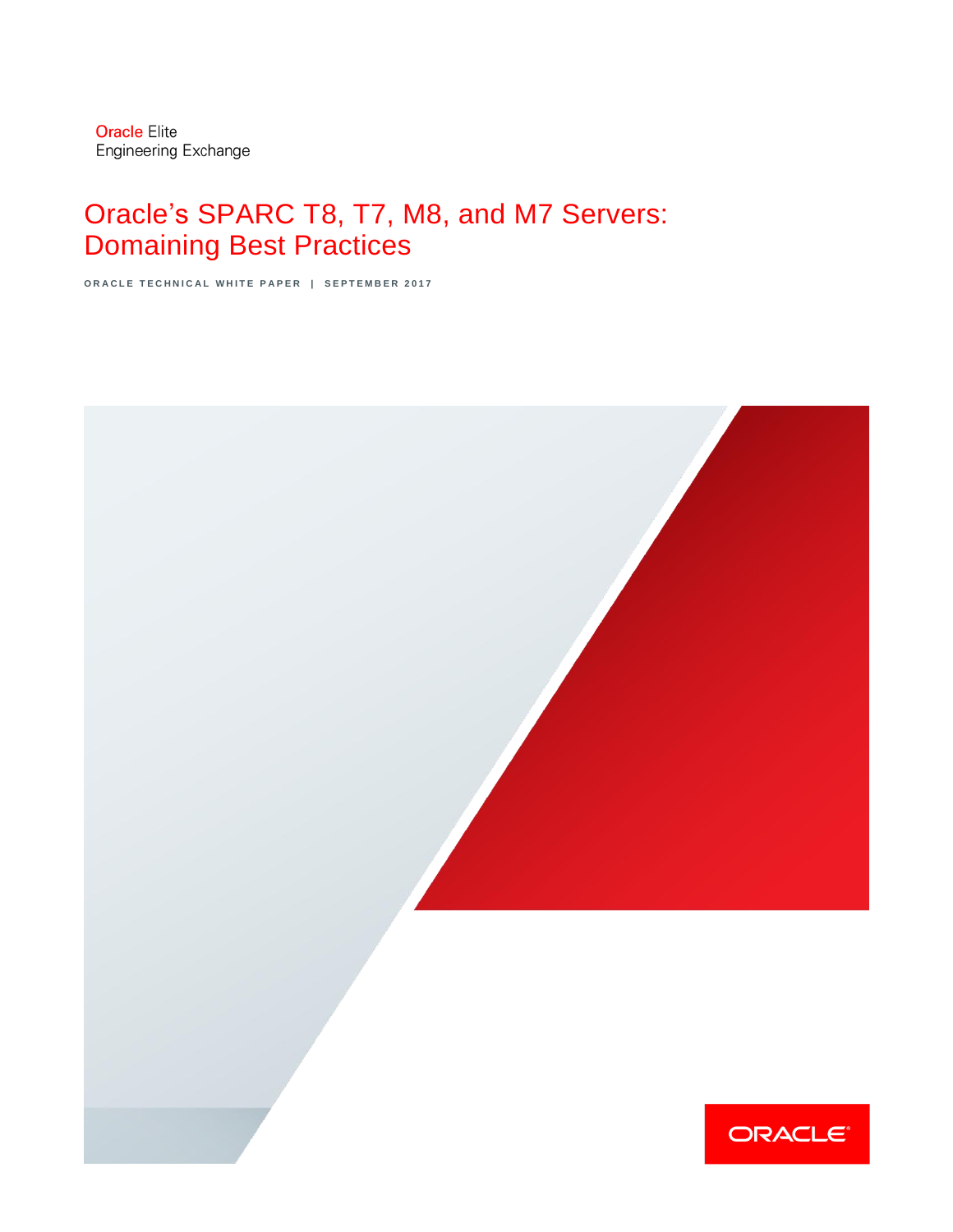Table of Contents

| Introduction                                                                   | 1              |
|--------------------------------------------------------------------------------|----------------|
| Why Server and Application Consolidation?                                      | $\overline{2}$ |
| <b>Requirements for Consolidation</b>                                          | 3              |
| Consolidation on Large, Vertically Scalable High-End SMP Servers               | 3              |
| SPARC M8-8, M7-8, and M7-16 Server Consolidation Technologies                  | $\overline{4}$ |
| <b>Physical Domains (PDoms)</b>                                                | 5              |
| Oracle VM Server for SPARC                                                     | 5              |
| <b>Oracle Solaris</b>                                                          | 6              |
| <b>Oracle Solaris Zones</b>                                                    | 6              |
| <b>Oracle Solaris Kernel Zones</b>                                             | $\overline{7}$ |
| Oracle Solaris Resource Manager                                                | $\overline{7}$ |
| <b>Fair Share Scheduler</b>                                                    | $\overline{7}$ |
| Managing Consolidation Technologies Using Oracle Enterprise Manager Ops Center |                |
|                                                                                | $\overline{7}$ |
| Layered Consolidation with SPARC M8 and M7 Processor-Based Servers             | 8              |
| A Consolidation Philosophy                                                     | 8              |
| Physical Domains on SPARC M8-8, M7-8, and M7-16 Servers                        | 9              |
| Oracle VM Server for SPARC: Logical Domains                                    | 11             |
| <b>LDoms Inside PDoms</b>                                                      | 12             |
| <b>Root Domains</b>                                                            | 13             |
| <b>Oracle Solaris Zones</b>                                                    | 14             |
| <b>Use Cases</b>                                                               | 15             |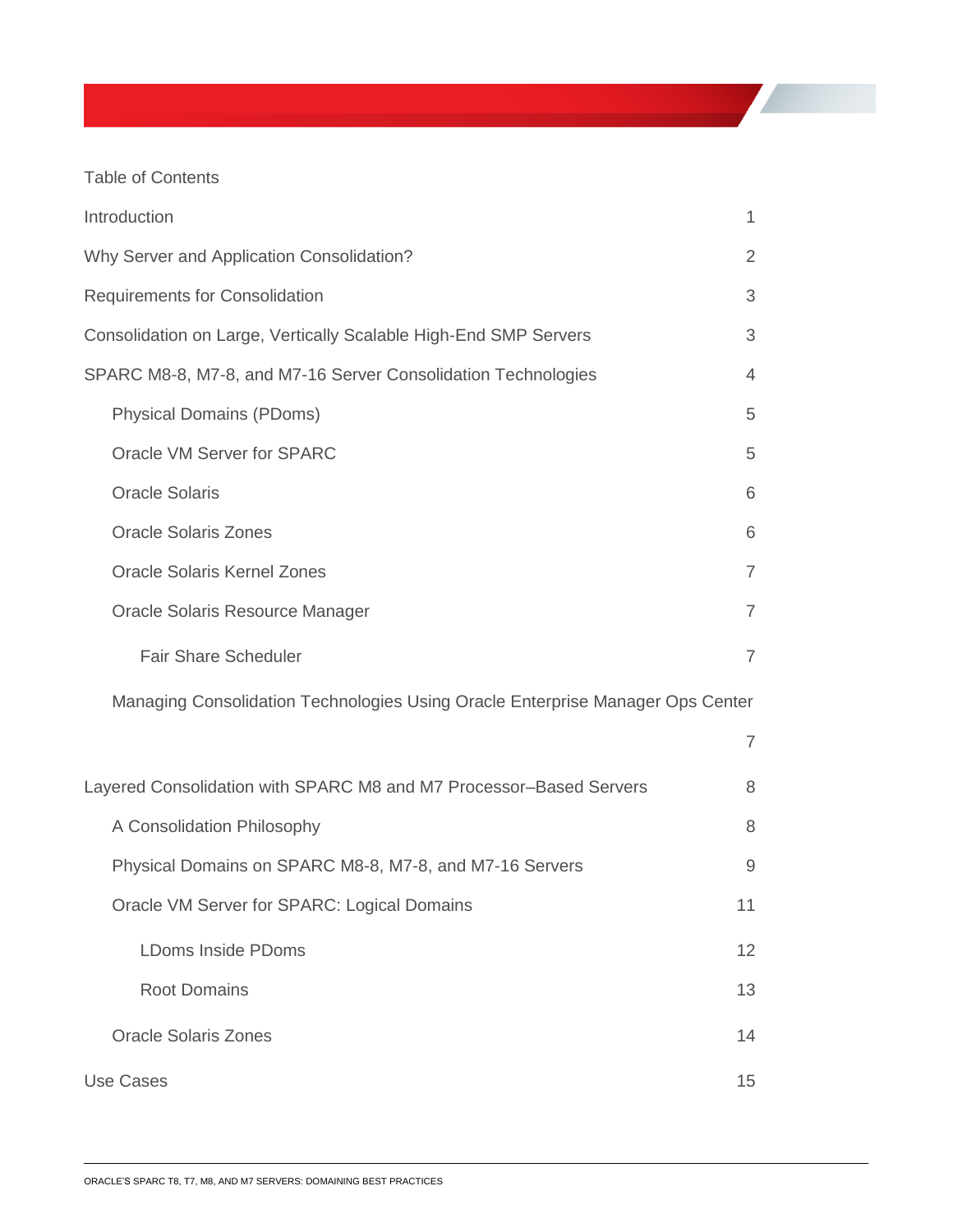| Conclusion                              | 15 <sup>1</sup> |
|-----------------------------------------|-----------------|
| Best Practices for High Availability    | 16.             |
| <b>Summary of Guidelines</b>            | 16.             |
| About Oracle Elite Engineering Exchange |                 |

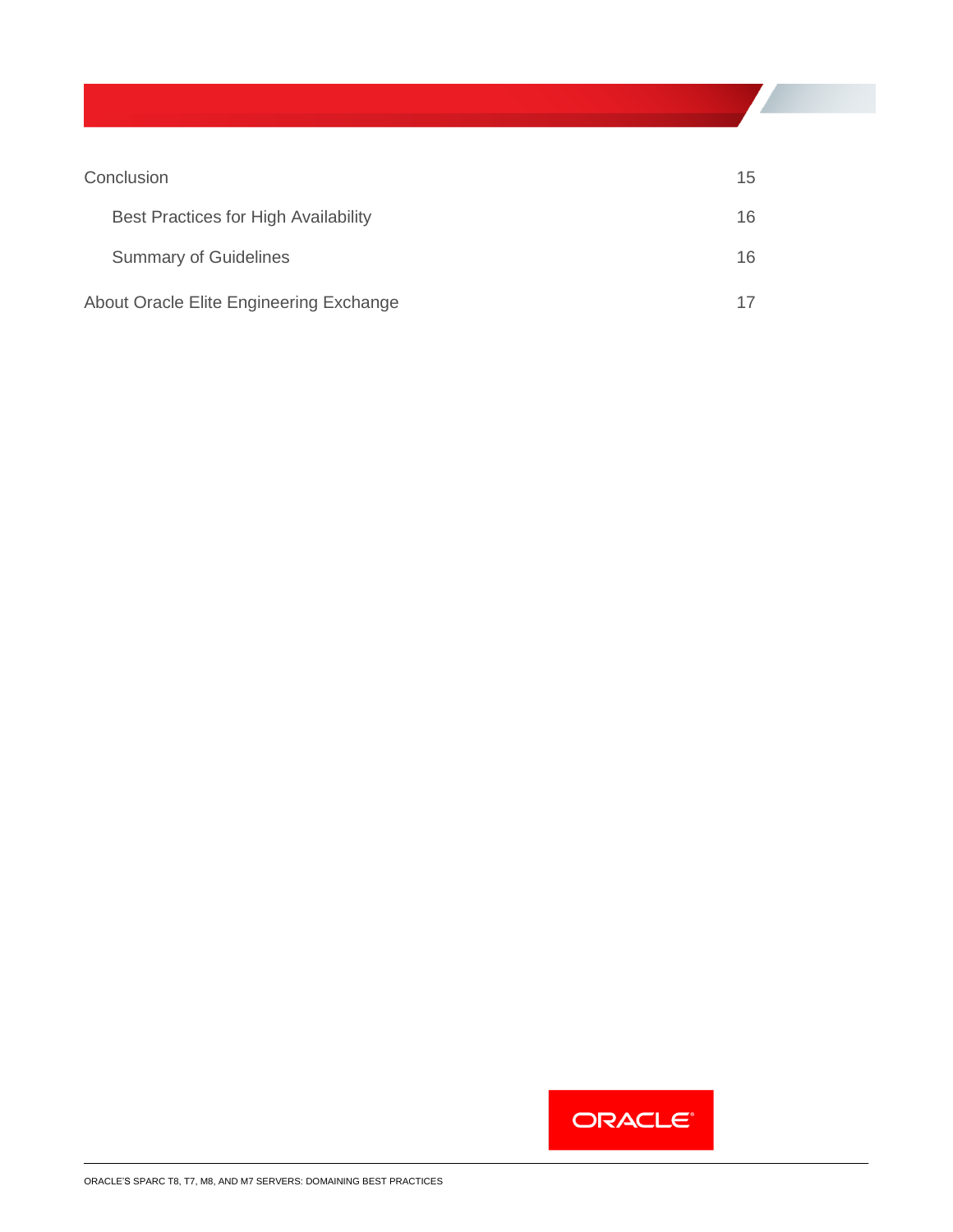# <span id="page-3-0"></span>Introduction

The benefits of enterprise consolidation are well understood. By consolidating workloads, applications, databases, operating system instances, and servers, it is possible to reduce the number of resources under management, resulting in improved system utilization rates and lower costs. With higher utilization rates, the need to make additional hardware purchases is reduced. If consolidation also can be combined with simplification of the overall IT infrastructure, considerable savings can be made in the operational costs of running the data center.

Consolidation also contributes to strategic goals, such as improving security, delivering more predictable service levels, and increasing application deployment flexibility. The addition of Oracle's latest SPARC M8 processor—which is used in Oracle's SPARC M8-8, T8-1, T8-2, and T8-4 servers and its previous SPARC M7 processor—which is used in its SPARC T7-1, T7-2, T7-4, M7-8, and M7-16 servers—allows price/performance to scale linearly without the significant price uplift often seen when moving to "big iron" capable of greater than two-socket scalability. What this means is that eight SPARC T8-1 servers with a total of eight CPUs are similar in price to an eight-CPU SPARC M8-8 server. This removes the large price premium traditionally associated with moving to this class of system, providing a seamless cost path to deploying larger servers that can be scaled to accommodate a growing workload more conveniently and simply: namely, that for the SPARC platform, it is no longer cheaper to procure and manage a number of smaller servers instead of a single larger one.

For successful consolidation deployments, it is necessary to select a server platform that has the scalability to support many application instances. Additionally, the server platform must have the high availability needed for mission-critical applications, the resource management and virtualization capabilities to simplify managing numerous applications, and the tools to manage the consolidated environment.

Oracle's SPARC M8 and M7 processor–based servers satisfy all these requirements and are ideal platforms for server consolidation. With the SPARC M8 and M7 processor–based servers, IT managers can create pools of compute resources that can be rapidly and dynamically allocated to meet new and changing workloads.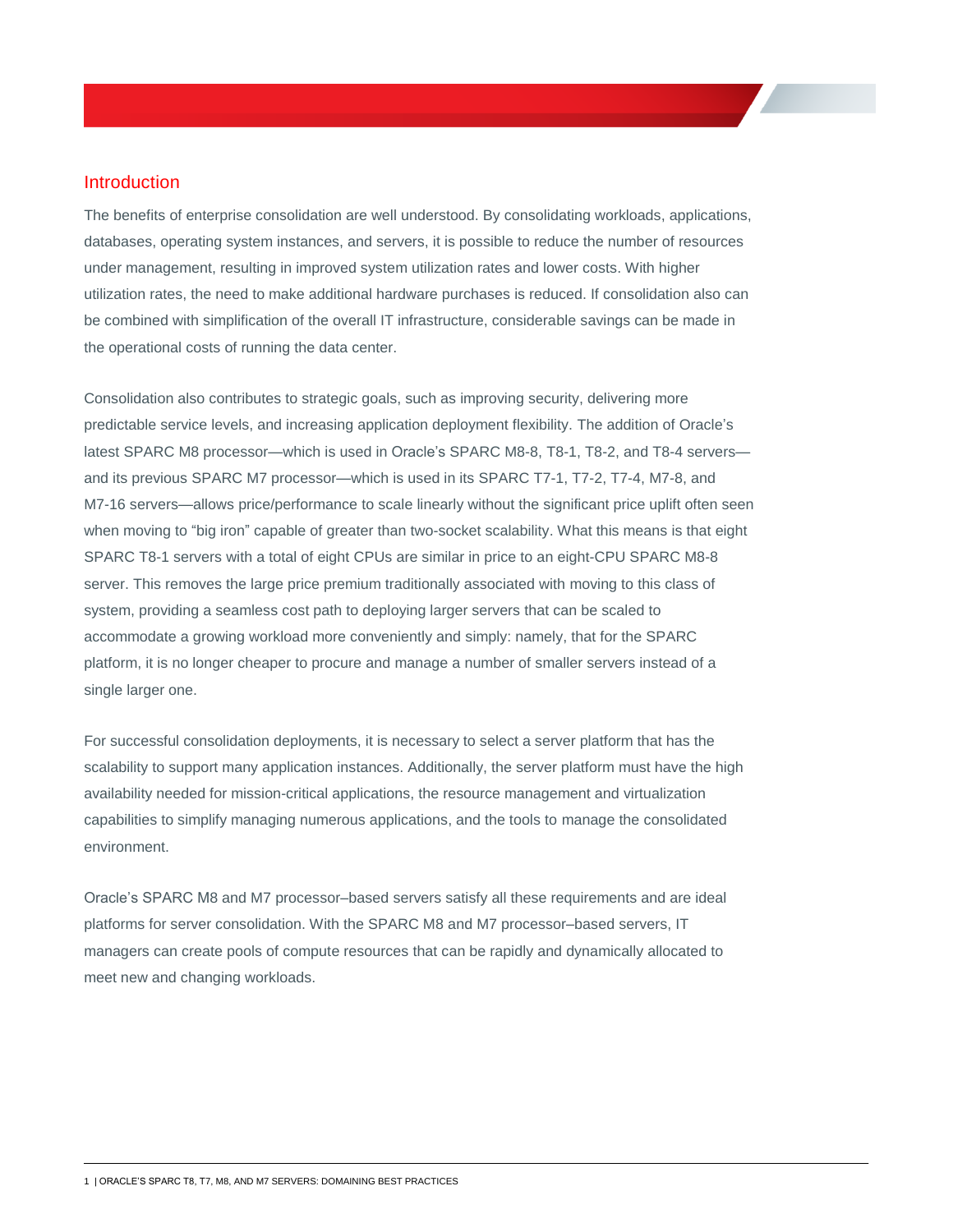# <span id="page-4-0"></span>Why Server and Application Consolidation?

Traditionally, each instance of an application has been deployed on a single server. In the case of complex enterprise applications, this style of deployment means that data centers require many servers for a single application, with separate servers for the web tier, application tier, and database tier.

Furthermore, many enterprise applications require test and development servers in addition to the production servers. Commonly, the production servers, when initially deployed, have enough headroom to support spikes in the workload, but as the applications grow, the only way to add more capacity is to add more servers, thereby increasing complexity. As the number of servers increases, the number of operating system (OS) instances that need to be managed also grows, adding further layers of complexity and reducing IT flexibility.

Server utilization is normally very low—between 10 percent and 30 percent—in the one application-per-server deployment model, which is a very inefficient use of server resources. Each server needs to be large enough to handle spikes in workload, but normally will need only a small part of the server capacity.

Figure 1 illustrates this point, showing many small servers running a single application instance. Each one of these servers needs to have enough headroom to meet peak capacity requirements and cannot "share" headroom with other servers that need more capacity or have excess capacity.

If these servers could share headroom, loaning it out or borrowing it as needed, they would have higher utilization rates. By consolidating multiple applications on a single larger server, where resources shift dynamically from application to application, the workload peaks and troughs tend to even out, and the total compute requirement is less variable. The more applications consolidation carried out, the more even the server usage tends to be as peaks in load from one application often average with troughs in load from other applications. Applications that are consolidated on a larger server benefit from shared headroom, so consolidating applications can lead to much higher server utilization because excess capacity is reduced significantly.



Figure 1. Consolidating and sharing headroom in large symmetric multiprocessing (SMP) servers.

Improved server utilization means more-efficient use of server resources, which improves ROI and reduces the total server hardware required to meet workload requirements.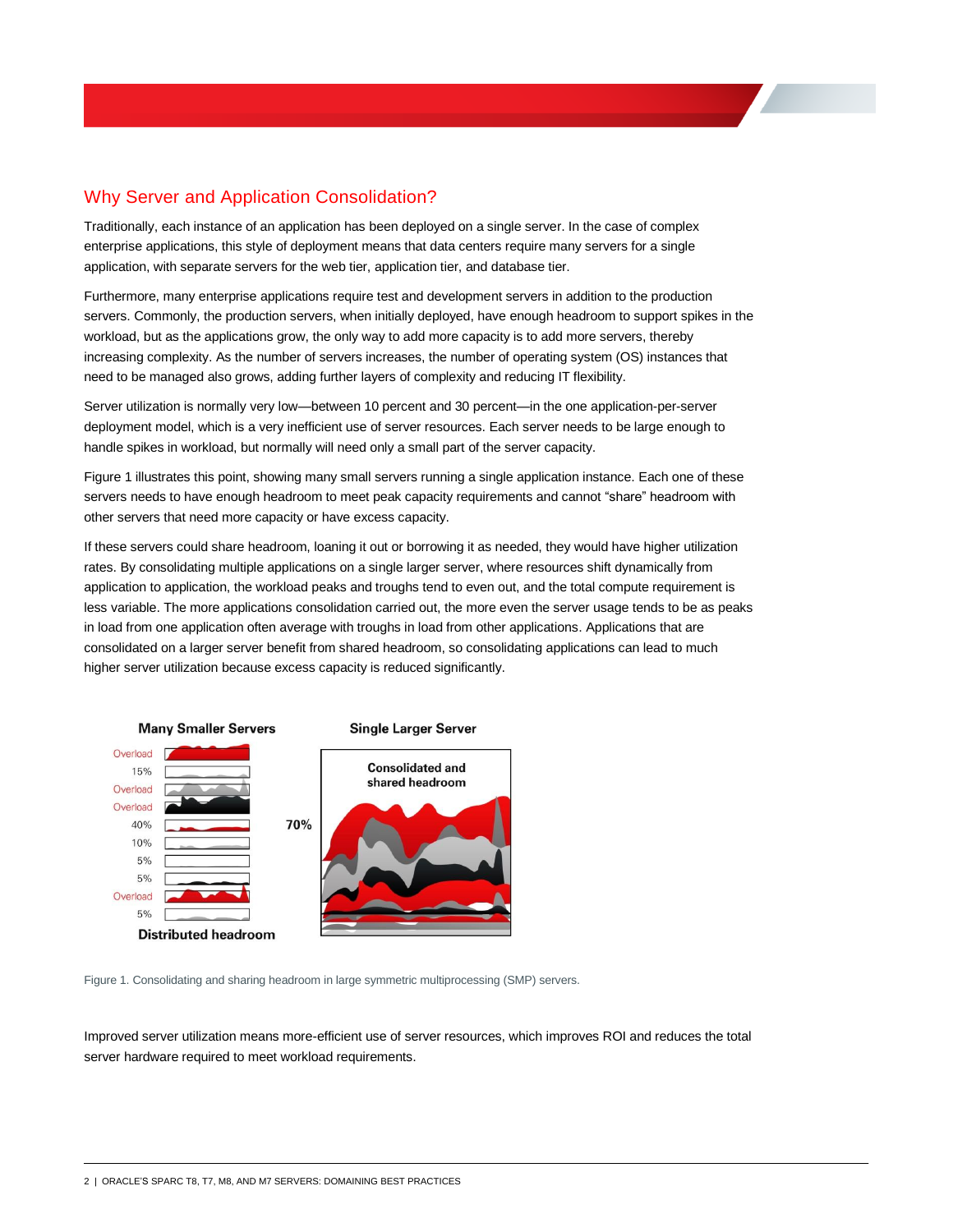Consolidating many older and smaller servers onto fewer larger, newer servers provides many benefits beyond improved utilization. The newer servers will have more capacity, better performance, better energy and space efficiencies, and improved availability features, and they will be easier to manage.

# <span id="page-5-0"></span>Requirements for Consolidation

Servers used for consolidation must provide scalability and high capacity, high availability, and simple upgrade paths. They also must enable the reuse of existing applications and have effective virtualization and resource management tools. Because applications are combined on consolidated servers, these servers need the capacity to handle dozens of workloads of all types. The performance of each application, when consolidated with other applications, must match or exceed its performance when deployed by itself on its own server.

Consolidation, by definition, means putting "more eggs in one basket," so a system failure will have a greater effect on application availability than if each application were deployed on its own server. Servers used for consolidation must have high-availability features, both in hardware and software, to reduce both planned and unplanned downtime. Consolidation servers must be extremely reliable so that they rarely go down. They also need to have advanced serviceability features so they can be reconfigured, upgraded, and repaired with minimal or no downtime.

Consolidation servers are mainly used to run older applications in a newer environment, so they must be able to run legacy applications as well as new applications.

A consolidation environment will have many workloads of different types, and these various workloads all will have specific patch, resource, security, and performance requirements. In many cases, the operating system will have enough tools to manage multiple applications, but in other cases, applications will require separate environments to run effectively. Virtualization and resource management tools are required so that the pool of resources in a consolidation server can be partitioned and deployed as needed for multiple applications. Virtualization enforces application separation, and resource management guarantees that the performance requirements of each application are met.

# <span id="page-5-1"></span>Consolidation on Large, Vertically Scalable High-End SMP Servers

All servers consist of the same essential components, but different server architectures combine, connect, and utilize these components in different ways.

Large, vertically scalable symmetric multiprocessing (SMP) servers, such as Oracle's SPARC M8-8, M7-8, and M7-16 servers, have dozens of processors and I/O slots and terabytes of RAM, all housed in a single cabinet that can be flexibly deployed in a single, massive OS instance or separated into resource-managed domains.

In essence, vertically scalable servers are large pools of resources that can support dozens of workloads of various sizes and types to simplify consolidation and application deployment. New applications can be deployed on a large SMP server, eliminating the need to install a server for each new application. Existing applications can grow by taking advantage of the extra headroom available.

Vertically scalable servers—generally larger SMP servers hosting eight or more processors—have a single instance of the OS to manage multiple processors, memory subsystems, and I/O components, which are contained within a single chassis. Most vertically scalable servers, such as Oracle's SPARC M8 processor–based servers, can also be partitioned using virtualization tools to create multiple instances of the OS using subsets of each server's resources. Virtualization tools are used to share or separate resources, as required, based on the workload and the security and availability requirements.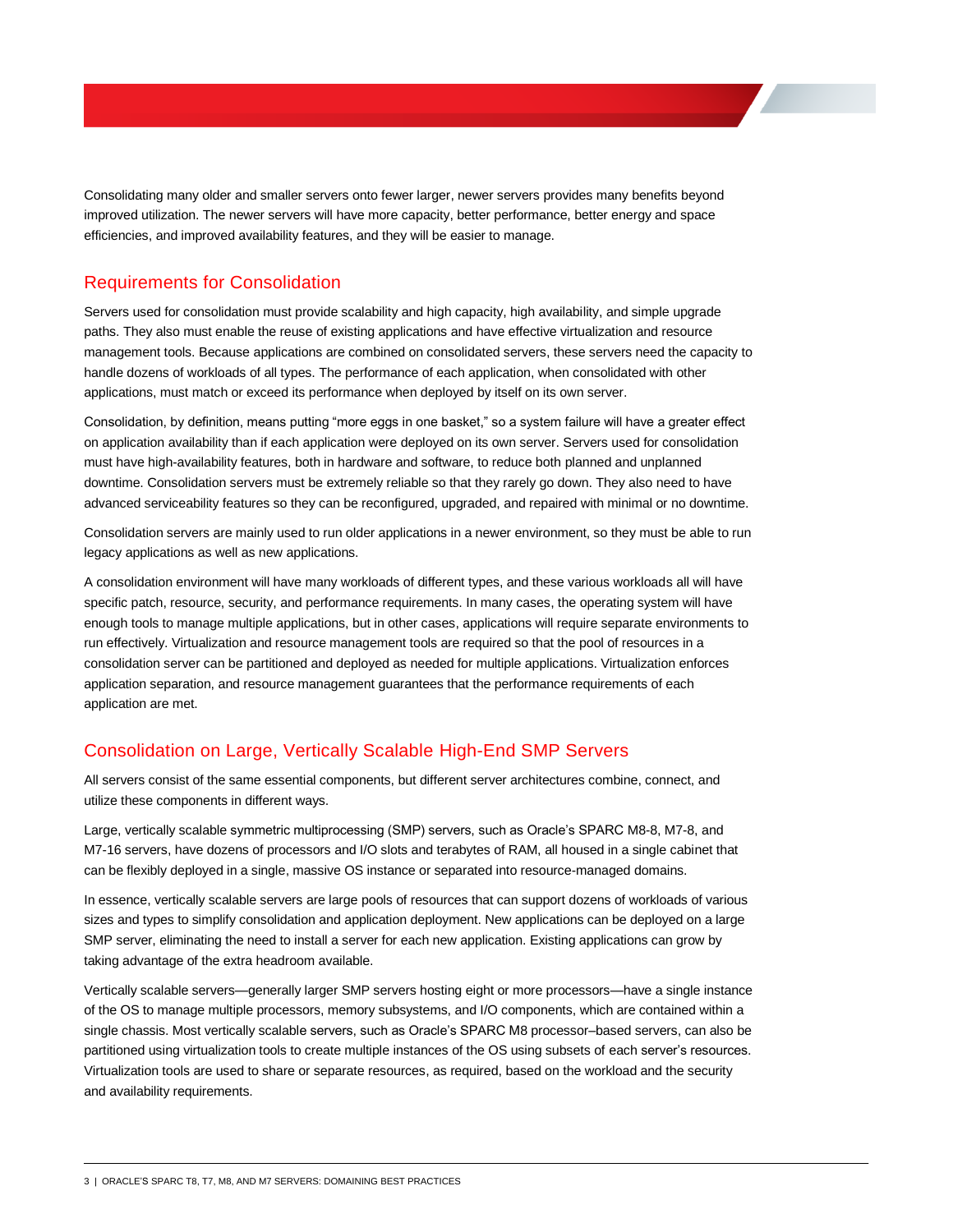In a vertically scalable design, the system interconnect is commonly implemented as a tightly coupled centerplane or backplane that provides both low latency and high bandwidth. In vertical or SMP systems, memory is shared and appears to the user as a single entity. All processors and all I/O connections have equal access to all memory, eliminating data placement concerns. Oracle's high-end SPARC SMP servers have provided linear scalability since 1993, demonstrating the value of tight, high-speed, and low-latency interconnects.

The cache-coherent interconnect maintains information on the location of all data, regardless of its cache or memory location. There are no cluster managers or network interconnects in SMP servers, because the internal interconnect handles all data movement automatically and transparently. Resources are added to the chassis by inserting system boards with additional processors, memory, and I/O subassemblies. Vertical architectures also can include clusters of large SMP servers that can be used for a single, large application.

High-end SMP servers greatly simplify application deployment and consolidation. Large SMP servers have a huge pool of easily partitioned processor, memory, and I/O resources. This pool of resources can be assigned dynamically to applications using Oracle Solaris Resource Manager and manipulated using standard systems management tools such as Oracle Enterprise Manager Ops Center.

# <span id="page-6-0"></span>SPARC M8-8, M7-8, and M7-16 Server Consolidation Technologies

The following sections examine the consolidation technologies that enable the deployment of many applications together to improve system utilization, optimize the use of computing resources, and deliver greater ROI from IT investments. Figure 2 shows the various levels of virtualization technologies available, at no cost, on Oracle's SPARC M8-8, M7-8, and M7-16 servers.

- **»** At the lower tier of the virtualization stack is the SPARC platform itself. The SPARC platform provides the first level of virtualization: the PDom<sup>1</sup> feature (also known as physical domains or Dynamic Domains), which first appeared in Oracle's SPARC Enterprise M-Series servers. PDoms are electrically isolated hardware partitions, meaning they can be completely powered up or down and manipulated without affecting any other PDoms.
- **»** At the second level of virtualization, each PDom can be further split into hypervisor-based Oracle VM Server for SPARC partitions (also known as logical domains or LDoms). These partitions can run their own Oracle Solaris kernel and manage their own I/O resources. It's not uncommon to have different versions of Oracle Solaris running different patch levels under Oracle VM Server for SPARC. Oracle VM Server for SPARC is also recognized as an Oracle hard partition for software licensing purposes<sup>2</sup>.
- **»** The third level of virtualization is Oracle Solaris Zones technology, the finest-grained level of virtualization and a feature of Oracle Solaris. Oracle Solaris Zones share a common Oracle Solaris kernel and patch level. They have significant advantages of flexibility when it comes to creation and reboot, and they are extremely fast and lightweight. Each of these instances of Oracle Solaris can use Oracle Solaris Resource Manager to limit the CPU or memory resources that an application can consume, which is usually managed with Oracle Enterprise Manager Ops Center.

All of these virtualization techniques are very useful for consolidating many applications onto a single server. The next few sections describe these virtualization and resource management technologies in more detail.

 1 Oracle has deemed certain technologies, possibly modified by configuration constraints, as hard partitioning, and no other technologies or configurations qualify. Approved hard partitioning technologies include physical domains (also known as PDoms, PDomains, Dynamic Domains, or Dynamic System Domains), Oracle Solaris Zones (also known as Oracle Solaris Containers, Capped Zones/Containers only).

<sup>2</sup> As of the Oracle VM Server for SPARC 2.0 release, hard partitioning is enforced by using CPU whole-core configurations and specifying the maximum number of cores that can be assigned to the domain.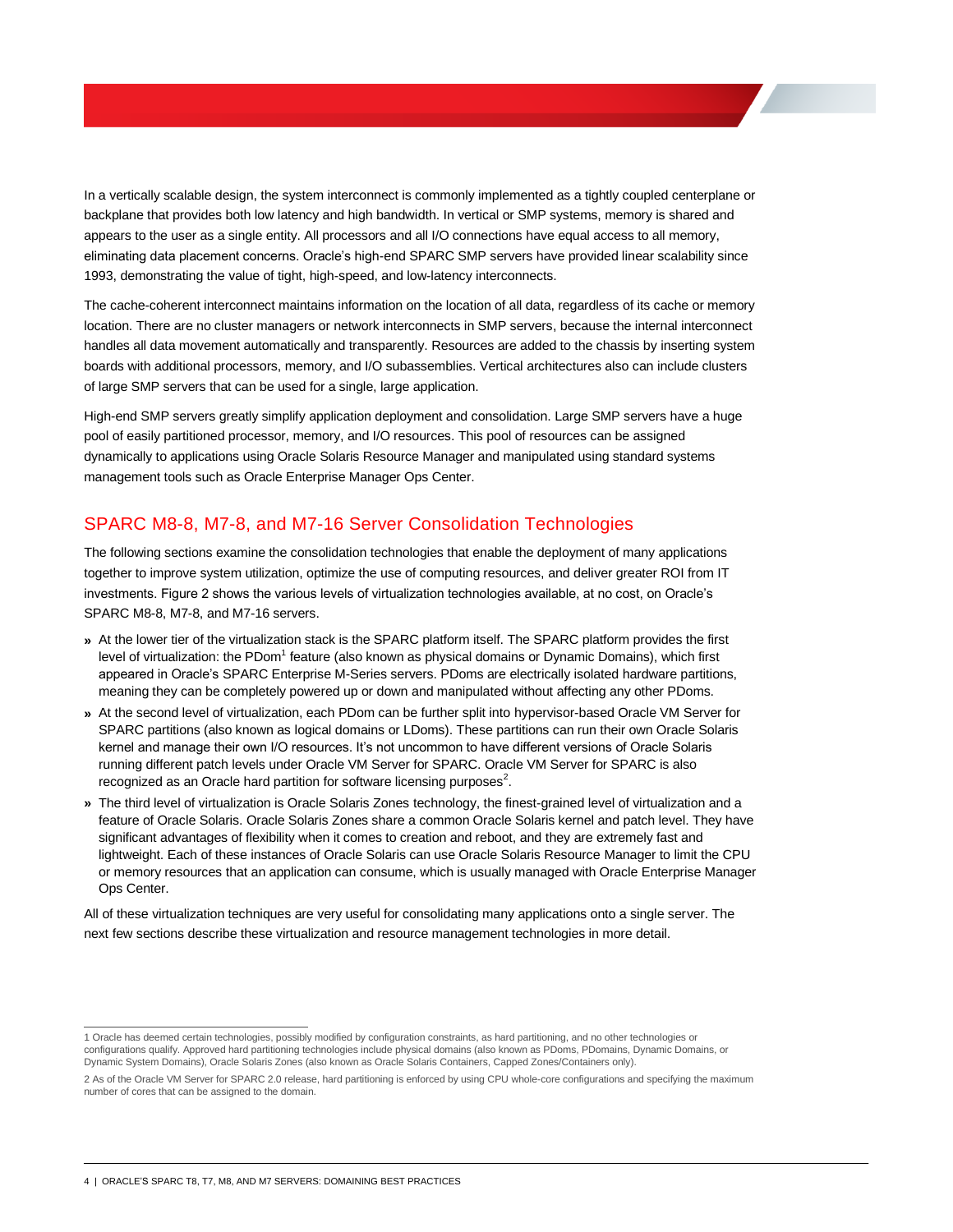

Figure 2. Virtualization technology stack on the SPARC M8-8, M7-8 and M7-16 servers.

# <span id="page-7-0"></span>Physical Domains (PDoms)

As mentioned above, on SPARC M8-8, M7-8, and M7-16 servers, PDoms enable electronically isolated partitions. PDoms make it possible to isolate multiple applications and multiple copies of the Oracle Solaris OS on a single server. The PDoms feature enables administrators to isolate hardware or security faults and constrain their exposure to each domain. The result is a superior level of system availability and security. The PDoms feature is now in its seventh generation, having previously been available in Oracle's SPARC Enterprise M-Series servers, making it the most mature and established partitioning option in the UNIX server market. As discussed below, by running Oracle VM Server for SPARC, PDoms can be further virtualized. This allows multiple independent Oracle Solaris instances to coexist within the same PDom.

With PDoms, software and hardware errors and failures do not propagate beyond the domain in which the fault occurred. Complete fault isolation between PDoms limits the effect on applications of any hardware or software errors. This helps to maintain a high level of availability in these servers, which is necessary when consolidating many applications. The PDoms feature separates the administration of each domain, so a security breach in one domain does not affect any other domain.

## <span id="page-7-1"></span>Oracle VM Server for SPARC

Oracle VM Server for SPARC, also called LDoms or logical domains, provides full virtual machines (VMs) that run independent instances of the operating system and are available on all of Oracle's SPARC T-Series and M-Series servers. Each operating system instance contains dedicated CPU, memory, storage, and console devices. LDoms are unique in that many of the virtualization functions are provided natively by the underlying hardware, and both CPU and memory are directly assigned to LDoms without incurring any virtualization overhead. I/O can be directly assigned to LDoms, providing the benefit of higher performance, or it can be virtualized, providing the benefit of increased utilization of hardware resources and the ability to perform live migration. The number of physical threads limits the number of possible LDoms in the system, although there is an upper limit of 128 LDoms per server or per PDom.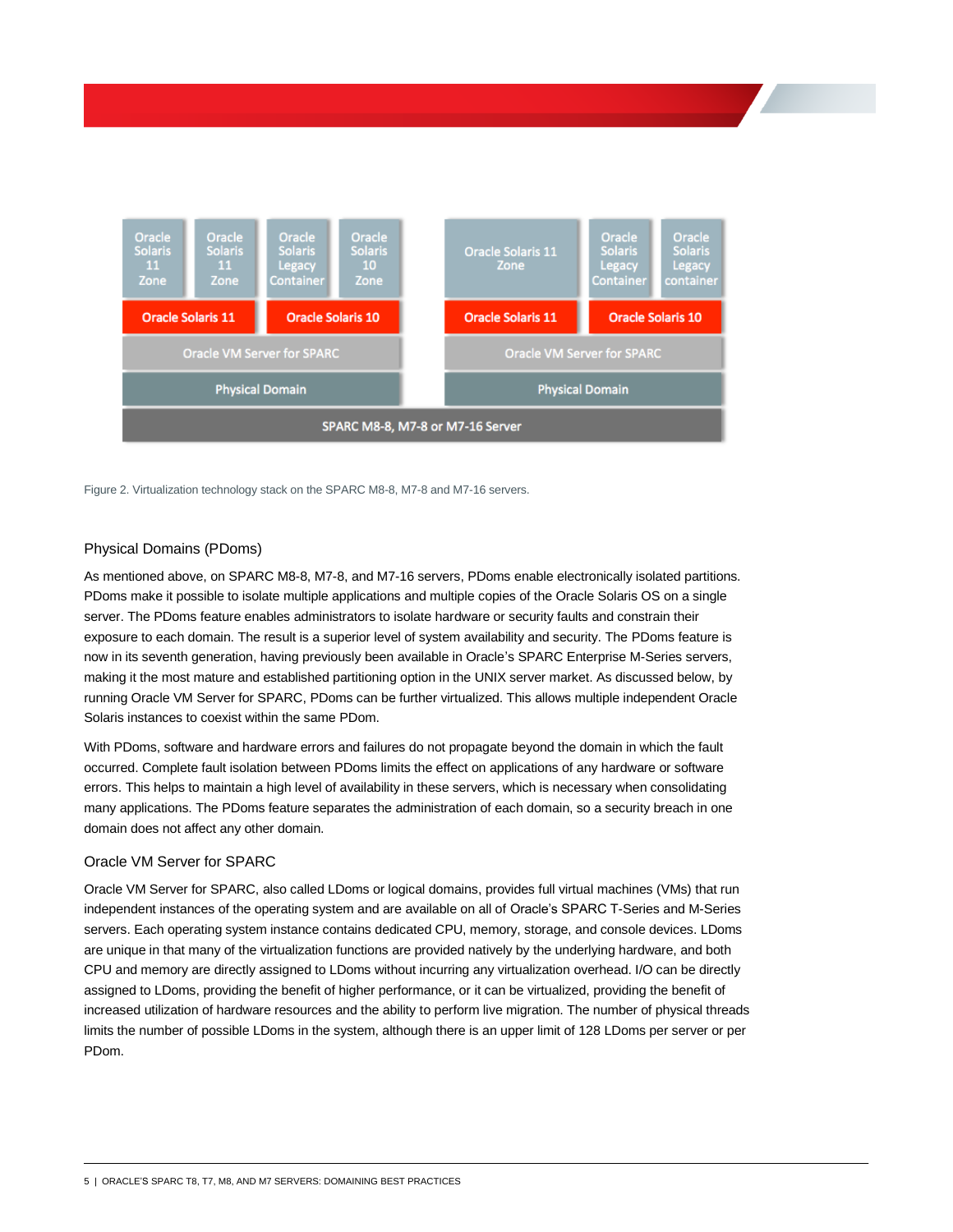For the purpose of running performance-critical workloads, it is possible to configure the LDoms so that each domain is directly attached to its own PCIe slots by assigning root complexes to domains. Domains of this type are called *root domains*. Owning root complexes allows these domains to be completely independent from each other within a single server or PDom, and they operate at bare-metal performance levels. The SPARC M8 and M7 processor–based servers have been designed with considerably more root complexes than previous generations of servers, allowing a much finer granularity of PCIe slot allocation. This in turn allows more root domains to be created per platform than with previous SPARC processor generations.

In many respects, a PDom and a root domain are very similar. They both provide a fully independent domain within a physical server with zero virtualization overhead. The PDom provides more isolation, but it is less flexible, because the PDom granularity is higher, and it is impossible to dynamically reallocate CPU, memory, and I/O resources between PDoms. A root domain, while maintaining the same performance characteristics of a PDom, provides slightly less isolation, but this allows the dynamic reallocation of CPU, memory, and I/O resources, as required.

Oracle VM Server for SPARC has the ability to perform live migration of a domain from one system to another. As the name implies, the source domain and application do not need to be halted or stopped. This allows an LDom to be migrated to another PDom on the same server or on a different server. Live migration is possible only on domains that are using virtual I/O, and is, therefore, not possible on domains using the root domain model or single root I/O virtualization (SR-IOV).

By layering LDoms on top of PDoms, customers gain the flexibility to deploy multiple operating systems simultaneously on multiple electrically isolated domains. These domains all run Oracle Solaris, which can additionally host Oracle Solaris Zones to create yet another layer of virtualization.

# <span id="page-8-0"></span>Oracle Solaris

The Oracle Solaris OS is very efficient at scheduling large numbers of application processes among all the processors in a given server or domain, dynamically migrating processes from one processor to the next based on workload. For example, many enterprises run more than 100 instances of Oracle Database on single SPARC server using no virtualization tools. Oracle Solaris is able to effectively manage and schedule all the database processes across all the SPARC cores and threads.

With this approach, a large vertically scalable server can assign resources as needed to the many users and application instances that reside on the server. Using Oracle Solaris to balance workloads can reduce the processing resource requirements, resulting in fewer processors, less memory, and lower acquisition costs. Oracle Solaris increases flexibility, isolates workload processing, and improves the potential for maximum server utilization.

# <span id="page-8-1"></span>Oracle Solaris Zones

In a consolidated environment, it is sometimes necessary to maintain the ability to manage each application independently. Some applications might have strict security requirements or might not coexist well with other applications, so organizations need the capability to control IT resource utilization, isolate applications from each other, and efficiently manage multiple applications on the same server.

Oracle Solaris Zones technology (formerly called Oracle Solaris Containers), available on all servers running Oracle Solaris, is a software-based approach that provides virtualization of compute resources by enabling the creation of multiple secure, fault-isolated partitions (or zones) within a single Oracle Solaris instance. By running multiple zones, it is possible for many different applications to coexist in a single OS instance.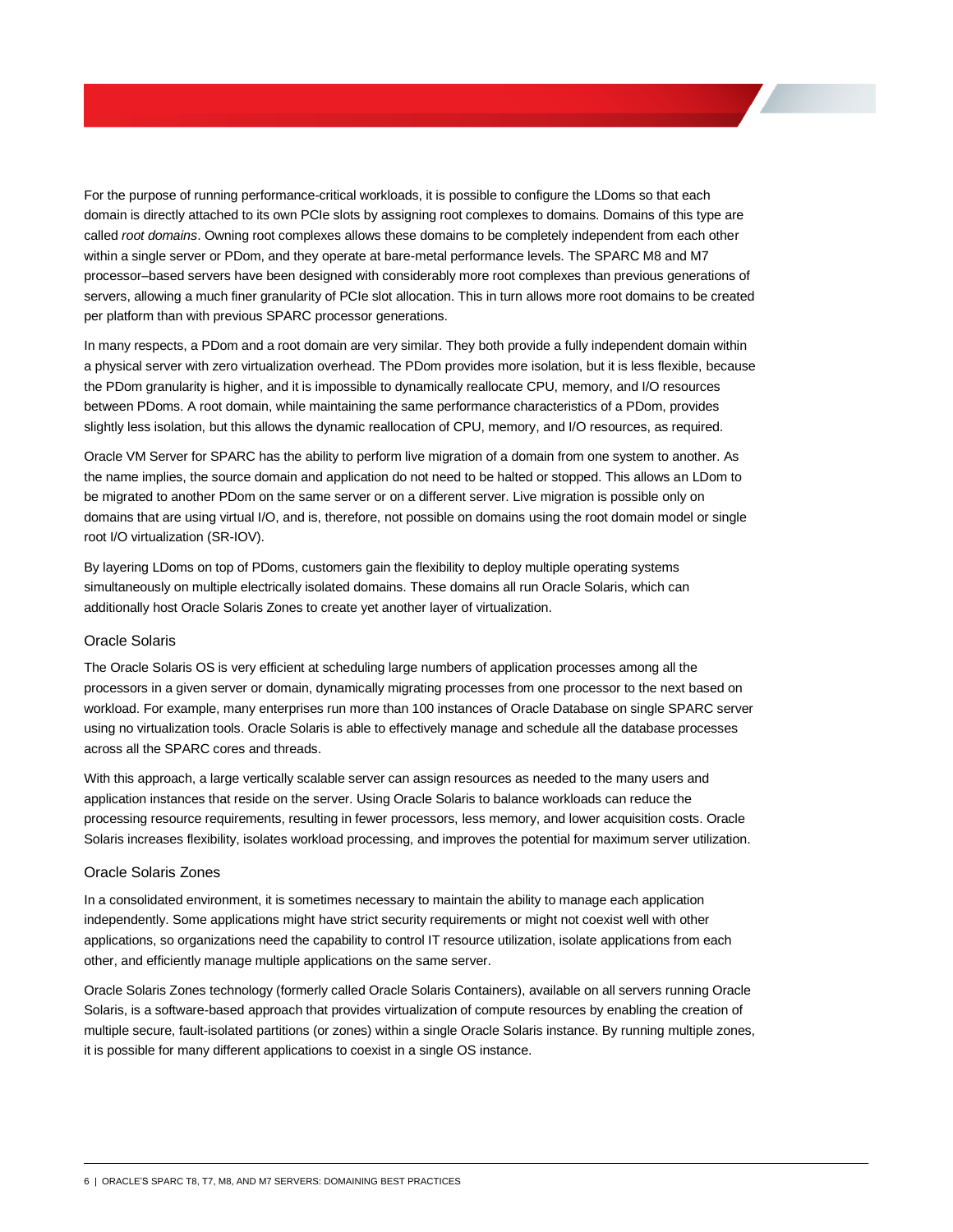The zones environment also includes enhanced resource usage accounting. This highly granular and extensive resource tracking capability can support the advanced client billing models required in some consolidation environments.

# <span id="page-9-0"></span>Oracle Solaris Kernel Zones

Oracles Solaris Kernel Zones are the latest addition to Oracle Solaris Zones technology. Native Oracle Solaris Zones are extremely powerful and efficient due, in part, to the underlying shared Oracle Solaris kernel. However, previously this required that all native zones needed to run the same OS version and patch levels as the global zone, which made it impossible to run applications that need a specific kernel version or setting. This same shared-kernel technology makes it difficult to live-migrate these zones due to dependency matching issues. Kernel zones are an evolution of zones technology allowing zones to deploy different, independent OS versions and patch levels, which in turn creates more isolation between workloads and allows live-migration of kernel zones.

## <span id="page-9-1"></span>Oracle Solaris Resource Manager

Oracle Solaris Resource Manager provides a group of techniques that allows the consumption of CPU, memory, and I/O resources to be allocated and shared among applications within an Oracle Solaris instance, including within Oracle Solaris Zones. Oracle Solaris Resource Manager uses resource pools to control system resources. Each resource pool may contain a collection of resources, known as *resource sets*, which may include processors, physical memory, or swap space. Resources can be dynamically moved between resource pools as needed. Also, with Oracle Solaris 11, network services virtualization is greatly increased as well.

## <span id="page-9-2"></span>Fair Share Scheduler

Oracle Solaris Resource Manager incorporates an enhanced fair share scheduler, which may be used within a resource pool. When using the fair share scheduler, an administrator assigns processor shares to a workload that may comprise one or more processes.

These shares enable the administrator to specify the relative importance of one workload to another, and the fair share scheduler translates that into the ratio of processor resources reserved for a workload. If the workload does not request processor resources, those resources may be used by other workloads. The assignment of shares to a workload effectively establishes a minimum reservation of processor resources, guaranteeing that critical applications get their required server resources.

## <span id="page-9-3"></span>Managing Consolidation Technologies Using Oracle Enterprise Manager Ops Center

One of the key goals of server consolidation is to simplify server management by reducing the number of servers and OS instances that need to be managed. Oracle Enterprise Manager Ops Center 12*c* achieves this by merging the management of systems infrastructure assets into a unified management console.

Through its advanced server lifecycle management capabilities, Oracle Enterprise Manager Ops Center 12*c* provides a converged hardware management approach that integrates the management of servers, storage, and network fabrics, including firmware, operating systems, and virtual machines. Oracle Enterprise Manager Ops Center 12*c* provides asset discovery, asset provisioning, monitoring, patching, and automated workflows. It can also discover and manage virtual servers as well as physical servers, simplifying the management of SPARC M8 and M7 processor–based servers and Oracle SuperCluster M8 and SuperCluster M7 as well as all other Oracle servers in a data center. Oracle Enterprise Manager Ops Center 12*c* is available free of charge to all Oracle server customers who have Oracle Premier Support contracts.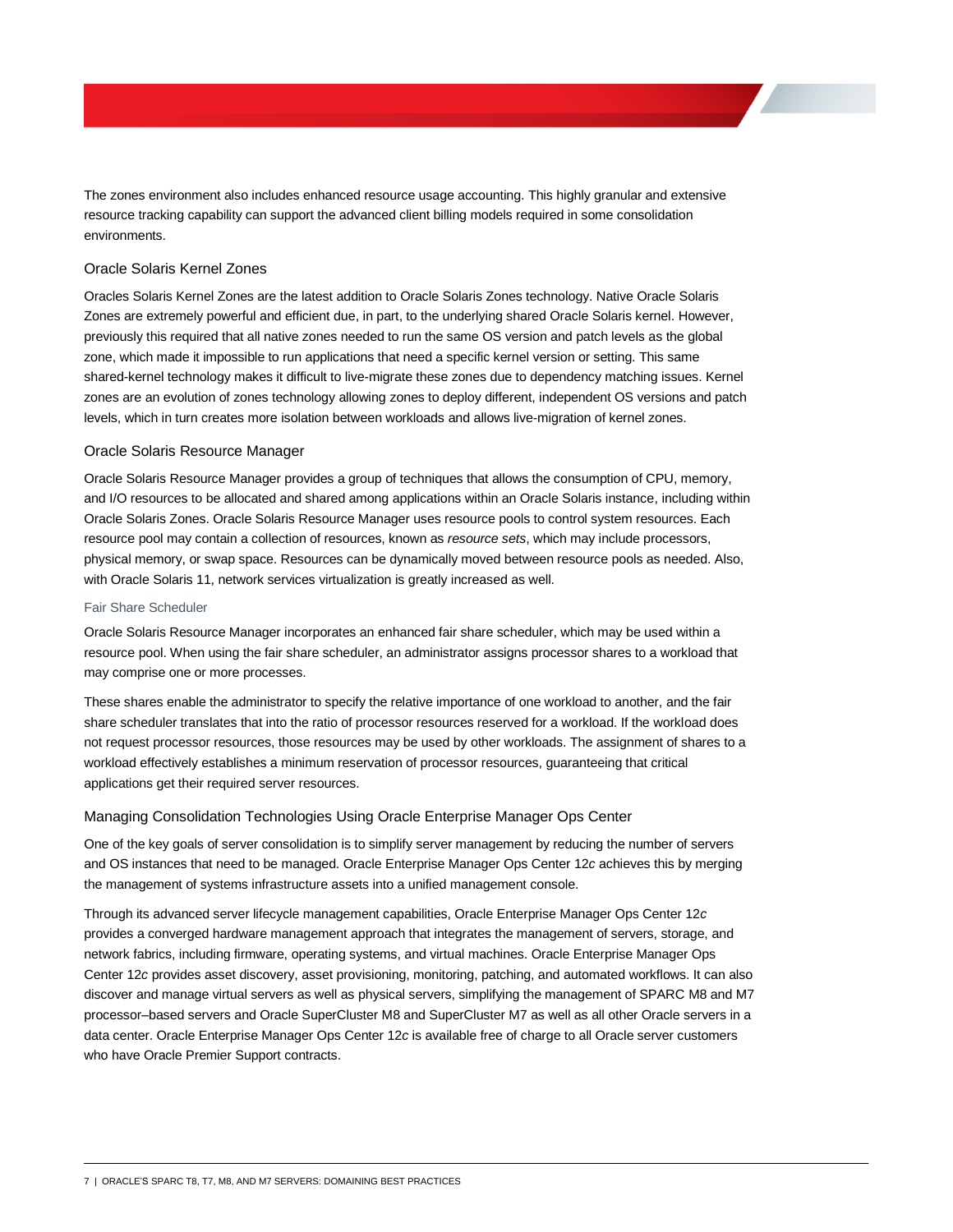# <span id="page-10-0"></span>Layered Consolidation with SPARC M8 and M7 Processor–Based Servers

The most important aspect of vertically scaled systems is the flexibility of deployment models. In a horizontally scaled environment, there is usually only one virtualization technique: the use of VMs. Vertically scaled systems offer consolidation opportunities at a number of layers, and this helps drive higher utilization and greater simplicity.

The SPARC M8-8, M7-8, and M7-16 servers offer three main types of layered virtualization at the infrastructure level:

- **»** Oracle Solaris Zones: Allowing multiple application coexistence and resource management within a single OS instance
- **»** Oracle VM Server for SPARC: Allowing multiple OS instances to coexist on the same physical infrastructure with dynamic reallocation of hardware resources
- **»** PDoms: Partitioning of a server into independent isolated servers

The SPARC T8-1, T8-2, and T8-4 servers as well as the earlier SPARC T7-1, T7-2, and T7-4 servers offer two main types of layered virtualization at the infrastructure level:

- **»** Oracle Solaris Zones: Allowing multiple application coexistence and resource management within a single OS instance
- **»** Oracle VM Server for SPARC: Allowing multiple OS instances to coexist on the same physical infrastructure with dynamic reallocation of hardware resources

Each of the virtualization techniques provides different benefits. In general, zones provide the highest flexibility and dynamic usage of resources, but the lowest isolation and less-granular serviceability. PDoms provide the greatest amount of isolation, but provide much less flexibility. The most appropriate deployment model is likely to be a blended approach of all three of the technologies above. For Oracle software licensing purposes, PDoms, Oracle VM Server for SPARC, and Oracle Solaris Zones are all considered to be hard partitions for licensing software $^3$ .

## <span id="page-10-1"></span>A Consolidation Philosophy

When faced with multiple options for consolidation, it is useful to remember the reasons for consolidating in the first place, and use those initial requirements to derive the most appropriate solution.

- **»** Maximize operational efficiency
	- **»** The benefits of consolidation are not purely from a reduction in hardware cost. The majority of the consolidation benefits are derived from the simplicity that accrues from standardization of an operating model and the reduction in the number of managed objects.
	- **»** Consolidating as high up the stack as possible naturally reduces the total number of managed objects and creates as much standardization as possible.
- **»** Maximize workload efficiency
	- **»** One of the trade-offs of increased isolation is a potential increase in the virtualization overhead. Bear this in mind, and create additional isolation only where necessary.
	- **»** Some workloads are quite small in comparison to the footprint of a modern OS instance. Try to co-locate multiple workloads per OS instance where possible.

 3 Please refer to the Oracle Partitioning Policy for the most up-to-date rules concerning the use of these technologies as hard partition boundaries: [oracle.com/us/corporate/pricing/partitioning-070609.pdf](http://www.oracle.com/us/corporate/pricing/partitioning-070609.pdf)

<sup>8 |</sup> ORACLE'S SPARC T8, T7, M8, AND M7 SERVERS: DOMAINING BEST PRACTICES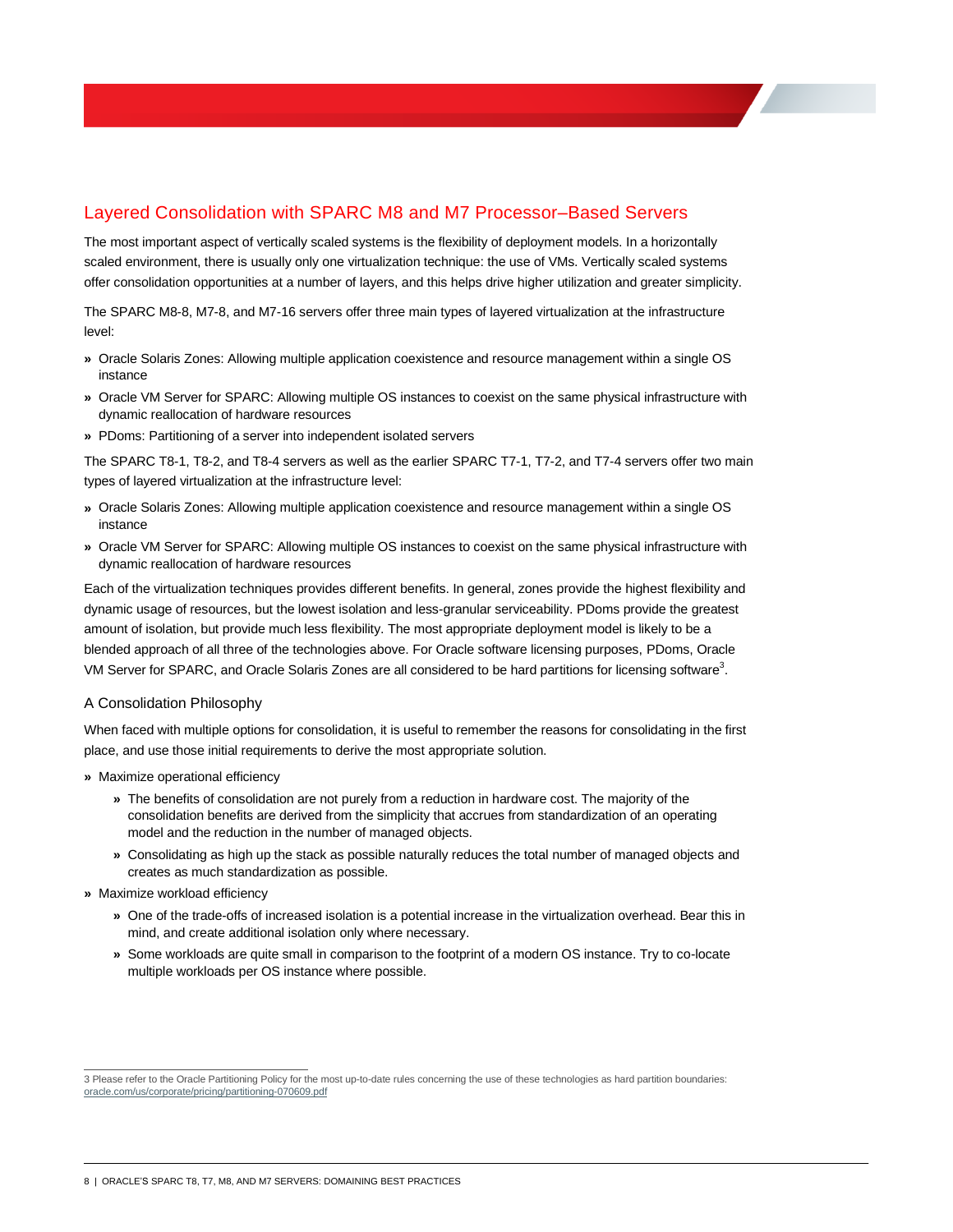

#### Figure 3 illustrates the two extremes of the spectrum and the options in between:

Figure 3. Options for deploying workloads with varying levels of isolation and flexibility.

It is possible to deploy 64 workloads with the highest possible isolation by having four independent PDoms, with each PDom running 16 LDoms, with an OS instance per workload.

This layout allows the highest level of isolation, but comes at a cost of much higher complexity, because supporting 64 LDoms will require having 128 virtual boot disks configured. Additional service domains will be needed to provide services for each domain and the 64 unique OS instances.

At the other end of the spectrum, would be to have a single PDom spanning the whole system, with a single Oracle Solaris instance running in it, with 64 zones, each running one of the workloads $4$ .

This option is the most efficient in terms of resource utilization and operational simplicity. However, it opens up a number of serviceability and manageability challenges, because it creates a single failure domain, which will have a high impact for both planned and unplanned outages. The aim should be to keep as far to the left of Figure 3 as possible, while moving to the right as isolation and serviceability requirements demand.

The reality is that the optimum solution based on the characteristics of the workloads in question is somewhere between these two extremes, and the intent of this white paper is to discuss the three layers of virtualization technologies in sufficient detail so as to allow organizations to make an educated choice.

<span id="page-11-0"></span>Physical Domains on SPARC M8-8, M7-8, and M7-16 Servers

The SPARC M8-8, M7-8, and M7-16 servers feature a balanced, highly scalable SMP design that connects their SPARC processors to memory and I/O through a high-speed, low-latency system interconnect.

The SPARC M8-8 and M7-8 servers consist of a single CPU, memory, and I/O unit (CMIOU) chassis. The SPARC M7-16 server consists of a pair of CMIOU chassis, which are connected together using a switch chassis.

 4 You aren't limited to 64 zones. The theoretical limit is more than 8,000 zones per Oracle Solaris instance.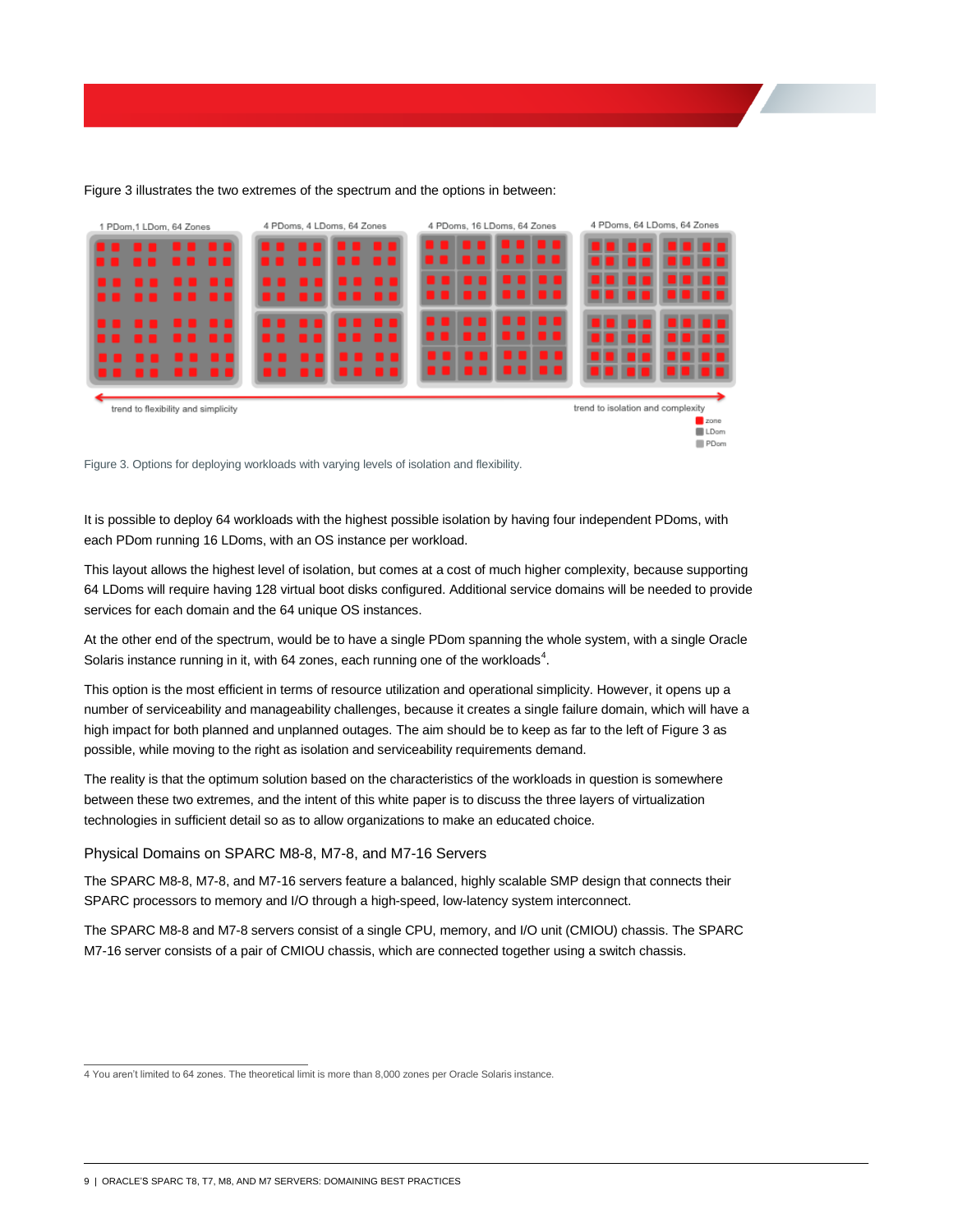Each CMIOU chassis can contain up to eight CMIOU boards, which consist of one SPARC M8 or M7 processor, 16 memory slots, and three PCIe I/O slots. The chassis can be configured as either a single PDom or two PDoms. Each PDom must have at least two CMIOU boards. This allows the following configurations:

- **»** SPARC M8-8 server
	- **»** Single PDom with 2–8 CMIOU boards
	- **»** Two PDoms each with 2–4 CMIOU boards
- **»** SPARC M7-8 server
	- **»** Single PDom with 2–8 CMIOU boards
	- **»** Two PDoms each with 2–4 CMIOU boards

The choice of one or two PDoms is a factory configuration choice, although the PDom sizing can be altered in the field by populating the server with CMIOU boards.

- **»** SPARC M7-16 server
	- **»** Single PDom with 2–16 CMIOU boards
	- **»** Two PDoms each with 2–8 CMIOU boards
	- **»** Three PDoms, one with 2–8 CMIOU boards and two with 2–4 CMIOU boards
	- **»** Four PDoms, each with 2–4 CMIOU boards

These PDoms are field-configurable, and provide a wide range of flexible configurations in terms of both the number of PDoms and the sizing of those PDoms.

A PDom operates like an independent server that has full hardware isolation from any other PDoms in the chassis. A hardware or software failure within one PDom will not affect any other PDom in the chassis. For Oracle software licensing purposes, a PDom is considered a hard partition.

For more details about the physical configuration of the SPARC M8-8, M7-8, and M7-16 servers, please refer to the "Oracle's SPARC T8 and SPARC M8 Server Architecture" and "Oracle's SPARC T7 and SPARC M7 Server Architecture" white papers.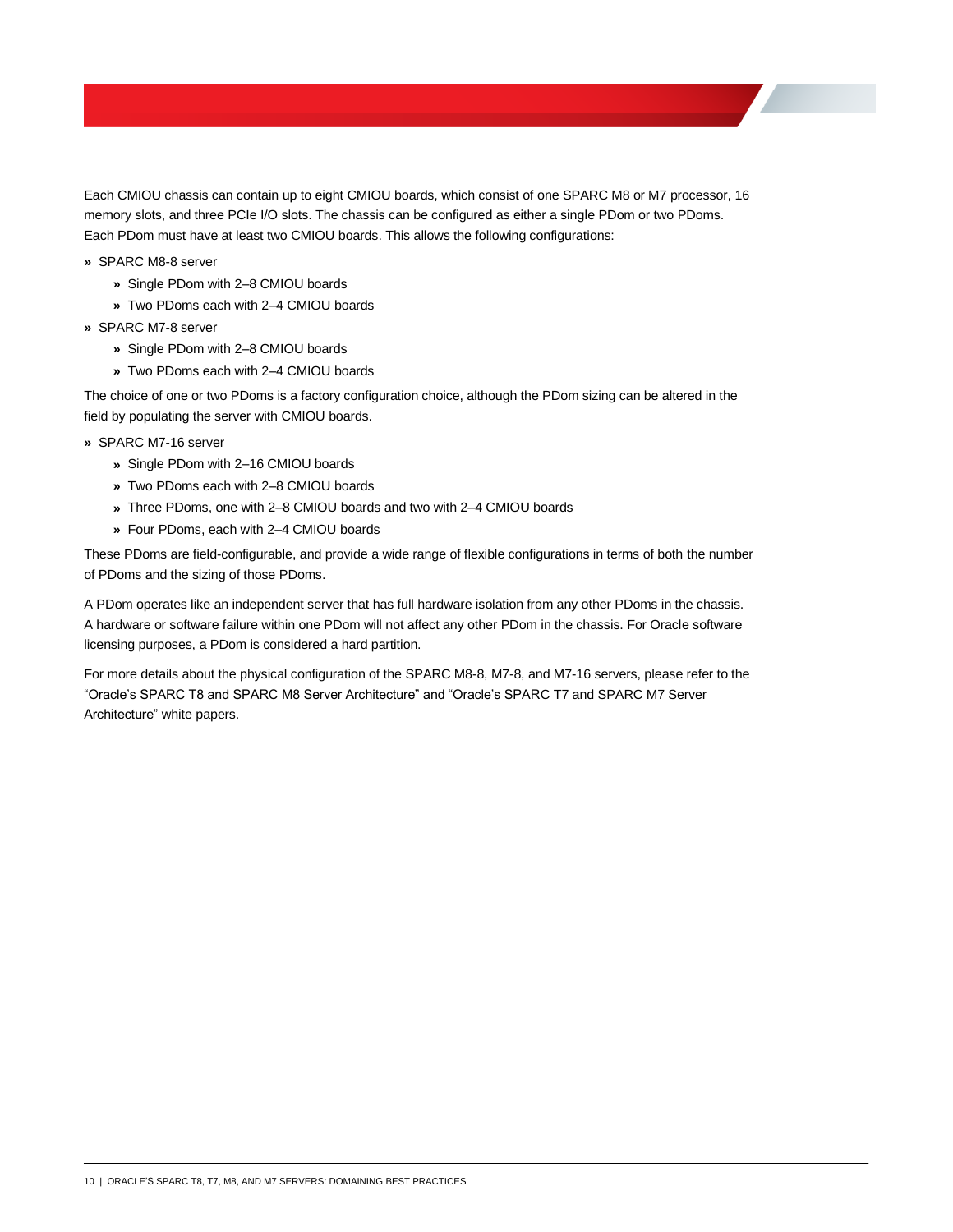# <span id="page-13-0"></span>Oracle VM Server for SPARC: Logical Domains

An Oracle VM Server for SPARC domain (also referred to as a logical domain or LDom) is a virtual machine composed of a discrete logical grouping of resources. A logical domain has its own operating system and identity within a single computer system. Each logical domain can be created, destroyed, reconfigured, and rebooted independently, without requiring a power cycle of the server. A variety of application software can be run in different logical domains and kept independent for performance and security purposes. For Oracle software licensing, an LDom is considered a hard partition.

Each logical domain is permitted to observe and interact only with those server resources that are made available to it by the hypervisor. The logical domains manager enables users to manipulate the hypervisor via the control domain. Thus, the hypervisor enforces the partitioning of the server's resources and provides limited subsets to multiple operating system environments. This partitioning and provisioning is the fundamental mechanism for creating logical domains. Figure 4 shows the hypervisor supporting four logical domains. It also shows the following layers that make up the logical domains' functionality:

- **»** User/services (applications)
- **»** Kernel (operating systems)
- **»** Firmware (hypervisor)
- **»** Hardware, including CPU, memory, and I/O

| Applications in each logical (or virtual)<br>domain                 | Domain A<br>$C$ RACLE 118 | Domain B<br><b>Includes</b><br><b>Application</b> | Domain C<br><b>depletion</b> | Domain D<br>Zone<br>Zone<br><b>APP</b><br><b>APP</b><br>socaris 18<br><b>CRIACLAS</b> |
|---------------------------------------------------------------------|---------------------------|---------------------------------------------------|------------------------------|---------------------------------------------------------------------------------------|
| Kernel (Isolated OSs)                                               | ORACLE<br><b>SOLARIS</b>  | ORACLE<br><b>NOLARIS</b>                          | solaris 10                   | ORACLE<br>SOLARIS                                                                     |
| Firmware-based Hypervisor                                           |                           |                                                   | <b>Hypervisor</b>            |                                                                                       |
| Oracle VM Server for SPARC domains<br>run on dedicated HW resources | racle's SPARC Server      |                                                   |                              |                                                                                       |

Figure 4. Oracle VM Server for SPARC virtualization.

The number and capabilities of each logical domain that a specific SPARC hypervisor supports are server-dependent features. The hypervisor can allocate subsets of the overall CPU, memory, and I/O resources of a server to a given logical domain. This enables simultaneous support of multiple operating systems, each within its own logical domain. Resources can be rearranged between separate logical domains with an arbitrary granularity. For example, CPUs are assignable to a logical domain with the granularity of a CPU thread.

Each logical domain can be managed as an entirely independent machine with its own resources, such as the following:

- **»** Kernel, patches, and tuning parameters
- **»** User accounts and administrators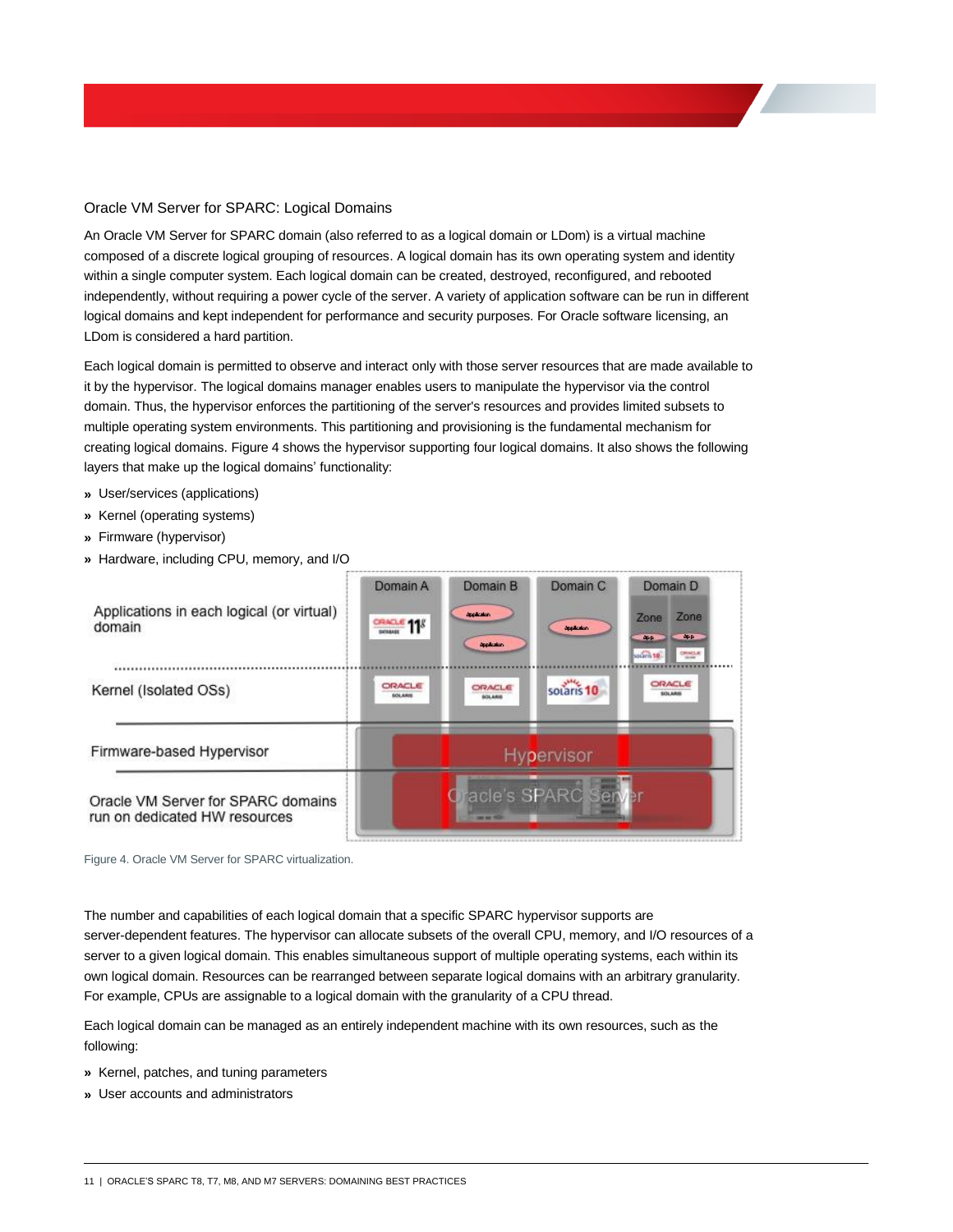- **»** Disks
- **»** Network interfaces, Media Access Control (MAC) addresses, and IP addresses

Each logical domain can be stopped, started, and rebooted independently of the others without requiring users to perform a power cycle of the server.

#### <span id="page-14-0"></span>LDoms Inside PDoms

Oracle VM Server for SPARC provides the flexibility to further carve up the physically isolated domains into more domains and allows substantially more-independent OS instances than possible when using PDoms alone.

The SPARC M8-8, M7-8, and M7-16 servers support a maximum of two, two, or four PDoms, respectively. It is expected that many deployments will make use of the Oracle VM Server for SPARC technology to create additional workload isolation at the logical domain level, if required.

Although the SPARC T8-1, T8-2, T8-4, T7-1, T7-2, and T7-4 servers do not support PDoms, and it is expected that most deployments will make use of the Oracle VM Server for SPARC technology directly on the servers.

#### *The Control Domain*

When PDoms or servers are first installed, what is known as the primary or control domain is created. On a SPARC M8 and M7 processor–based system, this initial domain *must* run an appropriate release of Oracle Solaris 11.3 or later. This control domain initially owns all the hardware available in the PDom/server, including all CPUs, all memory, and all I/O resources.

If only a single domain running Oracle Solaris 11.3 is required, then there is no further work to do, because this configuration does not require the use of Oracle VM Server for SPARC functionality. This type of usage is expected for configurations with very large vertically scaled workloads requiring large numbers of CPU and memory resources. In all other cases, however, Oracle VM Server for SPARC needs to be configured to create the additional domains and to assign I/O ownership to the domains, as required.

#### *I/O, Root, Service, and Guest Domains*

A number of different names are used for the various types of domains that can exist in an Oracle VM Server for SPARC deployment. This is complicated by the fact that a domain can be more than one type simultaneously. For example, a control domain is always an I/O domain, and it is usually a service domain. For the purposes of this paper, the following terminology is used to describe the different Oracle VM Server for SPARC domain types:

- **» Control domain—**Management control point for virtualization of the server, which is used to configure domains and manage resources. It is the first domain to boot on a power-up, is an I/O domain, and is usually a service domain as well. There can be only one control domain.
- **» I/O domain—**Has been assigned physical I/O devices: a PCIe root complex, a PCIe device, or a single-root I/O virtualization (SR-IOV) function. It has native performance and functionality for the devices it owns, unmediated by any virtualization layer. There can be multiple I/O domains.
- **» Service domain—**Provides virtual network and disk devices to guest domains. There can be multiple service domains. A service domain is always an I/O domain, because it must own physical I/O resources in order to virtualize them for guest domains. In most cases, service domains have PCIe root complexes assigned to them, and they could be called a root domain in this case.
- **» Guest domain—**A domain whose devices are all virtual rather than physical, such as virtual network and disk devices provided by one or more service domains. In common practice, this is where applications are run. There usually are multiple guest domains in a single system.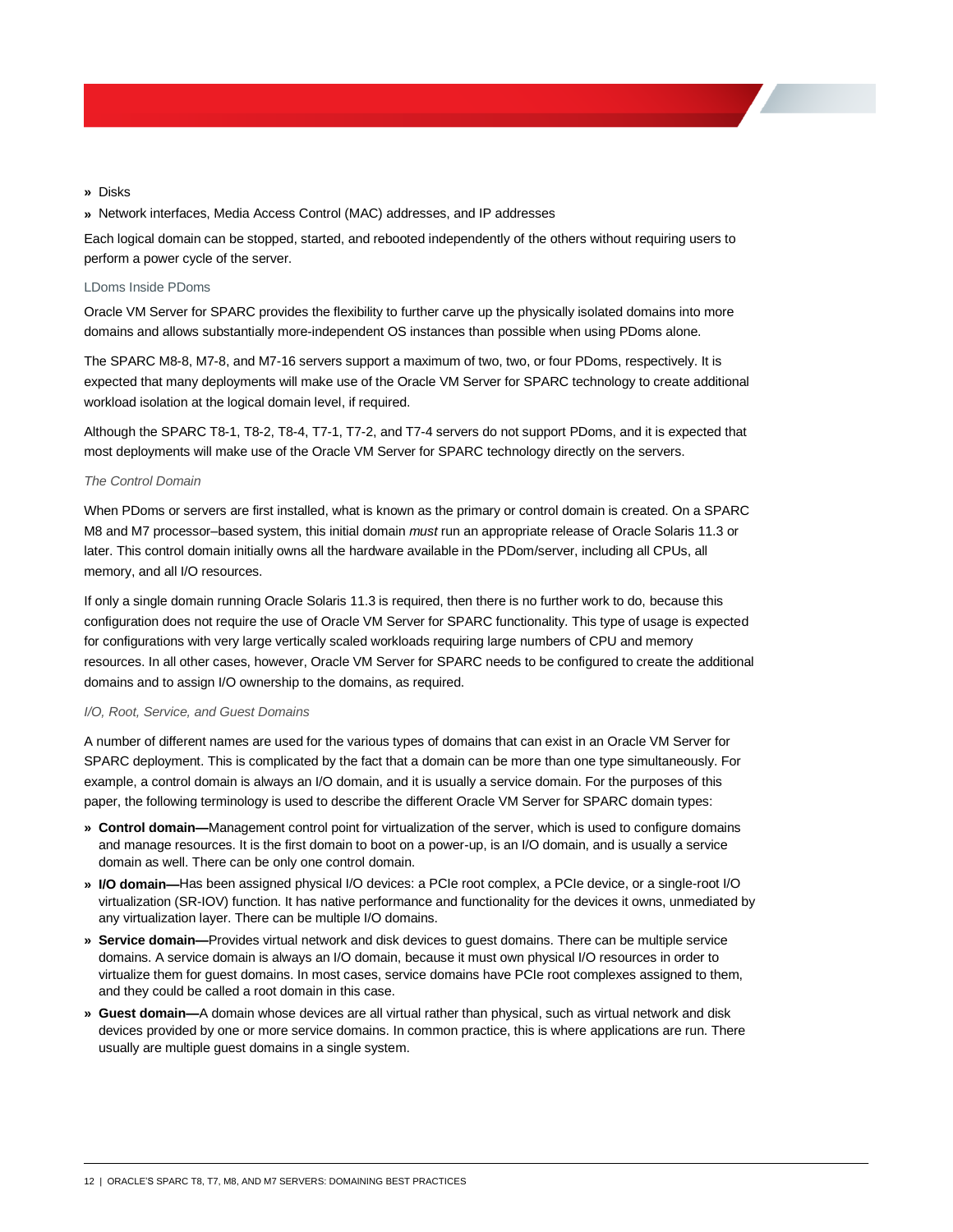**» Root domain—**A domain that has one or more PCIe root complexes assigned to it, but it is used to run applications within the domain, rather than to provide services the way a service domain does. Physically there is no difference between service domains and guest root domains other than their usage, and they often will be referred to simply as root domains.

The configuration of Oracle VM Server for SPARC LDoms within PDoms on SPARC M8-8, M7-8, and M7-16 servers is no different from the way LDoms would be configured on a traditional server. The control domain is used to create additional domains and assign CPU, memory, and I/O to those domains. The allocation of CPU and memory is relatively straightforward, but the intended purpose of the domains, and the way in which I/O is assigned to the domains, varies widely depending on the use case.

There are, broadly speaking, three models that are typically used when running Oracle VM Server for SPARC, as shown in Table 1.

| <b>Model</b>                  | <b>Description</b>                                                                                                                                                       | <b>Characteristics</b>                                                                                                                                                                                                                                                                                            | <b>Typical Use Cases</b>                                                                                                                                           |
|-------------------------------|--------------------------------------------------------------------------------------------------------------------------------------------------------------------------|-------------------------------------------------------------------------------------------------------------------------------------------------------------------------------------------------------------------------------------------------------------------------------------------------------------------|--------------------------------------------------------------------------------------------------------------------------------------------------------------------|
| Single control/service domain | In this model, the control domain<br>owns ALL the root complexes<br>and creates virtual devices for all<br>the guest domains.                                            | Most flexible model, suits cases<br>where there are larger numbers<br>of relatively small domains, with<br>low impact of failure. All quest<br>domains are affected by an<br>outage of the control domain.<br>Live migration is possible for<br>these quest domains.                                              | Ideal for test and development<br>environments. Useful also for<br>lightweight production<br>environments where availability<br>is provided by horizontal scaling. |
| Multiple service domains      | One or more service domains<br>are created where root<br>complexes are assigned to those<br>service domains. This also<br>allows redundant I/O for the<br>guest domains. | Similar to the above, except that<br>the quest domains are not<br>majorly affected by a control<br>domain or service domain failure.                                                                                                                                                                              | Good for production<br>environments where higher<br>availability is required.                                                                                      |
| <b>Guest root domains</b>     | With quest root domains, root<br>complexes are directly assigned<br>to the guest domains, and they<br>have direct ownership of their<br>$UO.$                            | Simplest model because there is<br>no need to create multiple virtual<br>disk and network services, but<br>also the least flexible, because<br>there can be only as many<br>domains as there are root<br>complexes. However, these<br>quests have bare-metal<br>performance and are<br>independent of each other. | Ideal for environments where a<br>small number of highly<br>performant and independent<br>domains is required.                                                     |

## **TABLE 1. THREE MODELS TYPICALLY USED WHEN RUNNING ORACLE VM SERVER FOR SPARC.**

These different deployment models are described in much more detail in numerous white papers and webcasts located a[t oracle.com/us/technologies/virtualization/oracle-vm-server-for-sparc/resources/index.html.](http://www.oracle.com/us/technologies/virtualization/oracle-vm-server-for-sparc/resources/index.html)

## <span id="page-15-0"></span>Root Domains

Root domains are discussed here in more detail because the expected workloads on SPARC M8 and M7 processor–based servers, combined with the additional PCIe root complex availability on these platforms, is likely to be a good fit for this particular operating model, which is also used extensively on the Oracle SuperCluster platform.

A root domain is the concept of a domain hosting one or more applications directly, without relying on a service domain. Specifically, domain I/O boundaries are defined exactly by the scope of one or more root PCIe complexes.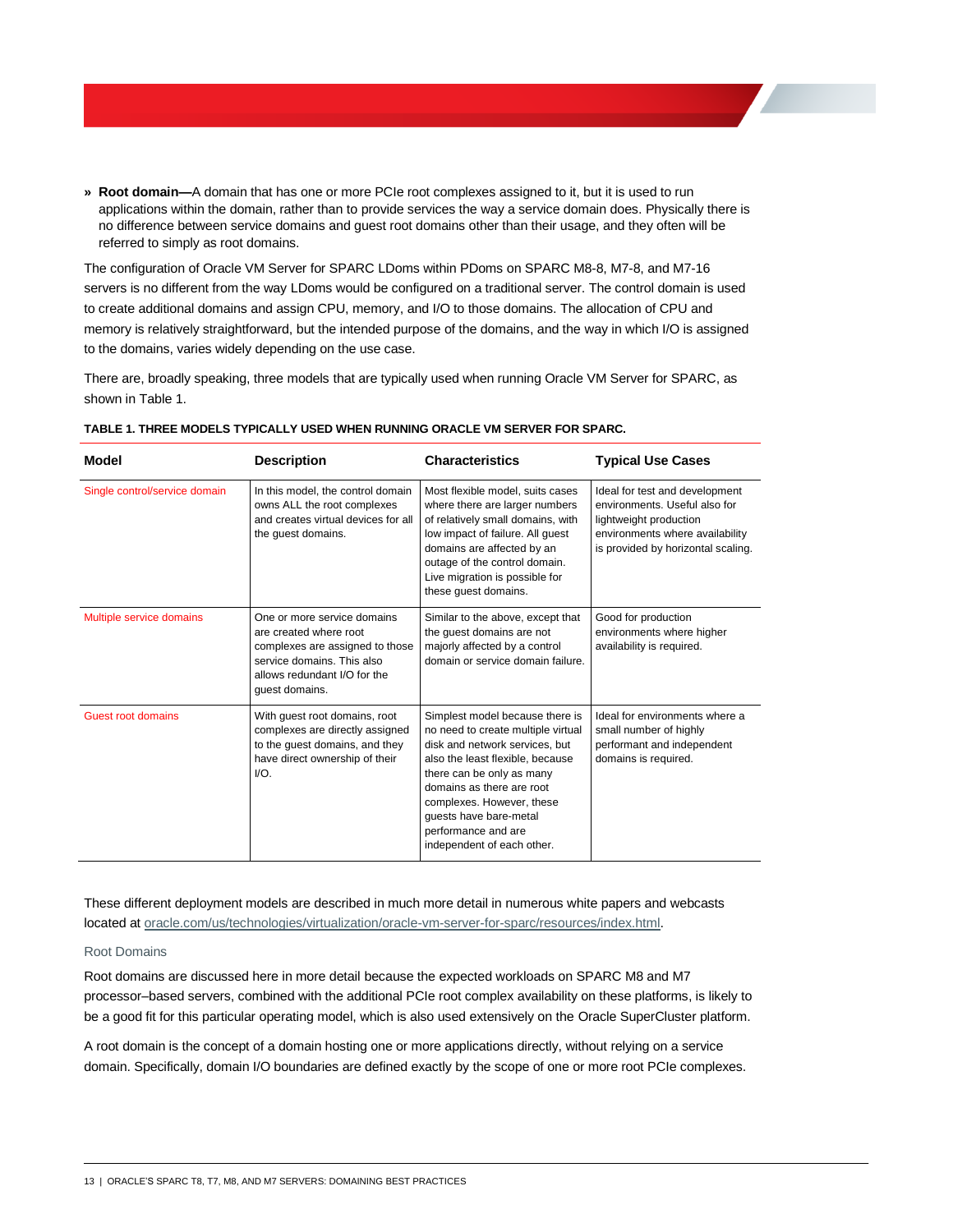This offers a number of key differences over all of the other models available with the Oracle VM Server for SPARC technology and, in particular, it provides a distinct advantage over all other hypervisors using the traditional "thick" model of providing all services to guest VMs through software-based virtualization.

- **»** Performance: All I/O is native (that is, bare metal) with no virtualization overhead.
- **»** Simplicity: The guest domain and associated guest operating system own the entire PCIe root complex. There is no need to virtualize any I/O. Configuring this type of domain is significantly simpler than configuring the service domain model.
- **»** I/O fault isolation: A guest root domain does not share I/O with any other domain. Therefore, the failure of a PCIe card (for example, a NIC or HBA) impacts only that domain. This in contrast to the service domain, direct I/O, or SR-IOV models in which all domains that share those components are impacted by their failure.
- **»** Improved security: There are fewer shared components or management points.

#### For more details, please refer to ["Implementing Root Domains with Oracle VM Server for SPARC."](http://www.oracle.com/technetwork/server-storage/vm/ovm-sparc-rootdomains-wp-1914481.pdf)

It is important to note that for many cases, root domains are not the only option. A solution that comprises some systems with service domains as well as some systems with guest root domains might be appropriate. In fact, the same PDoms or servers could consist of two root domains running applications and two resilient I/O domains providing SR-IOV services to a number of guest domains.

## <span id="page-16-0"></span>Oracle Solaris Zones

Oracle Solaris includes a built-in virtualization capability called Oracle Solaris Zones, which allows users to isolate software applications and services using flexible, software-defined boundaries. Unlike hypervisor-based virtualization, Oracle Solaris Zones technology provides OS-level virtualization, which gives the appearance of multiple OS instances rather than multiple physical machines. Oracle Solaris Zones technology enables the creation of many private execution environments from a single instance of the operating system, with full resource management of the overall environment and the individual zones. For Oracle software licensing purposes, zones configured as Capped or Dedicated CPUs are considered to be hard partitions.

The nature of OS virtualization means that zones provide very low-overhead, low-latency environments. This makes it possible to create hundreds, or even thousands, of zones on a single system. Full integration with Oracle Solaris ZFS and network virtualization provides low execution and storage overhead for those areas as well, which can be a problem area for other virtual machine implementations. Zones enable close to bare-metal performance for I/O, making these software components an excellent match for outstanding I/O performance.

Oracle Solaris 11 provides a fully virtualized networking layer. An entire data center network topology can be created within a single OS instance using virtualized networks, routers, firewalls, and NICs. These virtualized network components come with high observability, security, flexibility, and resource management. This provides great flexibility while also reducing costs by eliminating the need for some physical networking hardware. The networking virtualization software supports quality of service (QoS), which means that appropriate bandwidth can be reserved for key applications.

Oracle Solaris Zones technology also provides the ability to run older Oracle Solaris versions within zones. This is called *branded zones*. When running an Oracle Solaris 10 global zone, it is possible to run Oracle Solaris 8 and Oracle Solaris 9 zones within it. This allows legacy applications to be easily consolidated onto a more modern platform. Additionally, Oracle Solaris 10 workloads can take advantage of the network virtualization features of Oracle Solaris 11 by running Oracle Solaris 10 zones on top of an Oracle Solaris 11 global zone.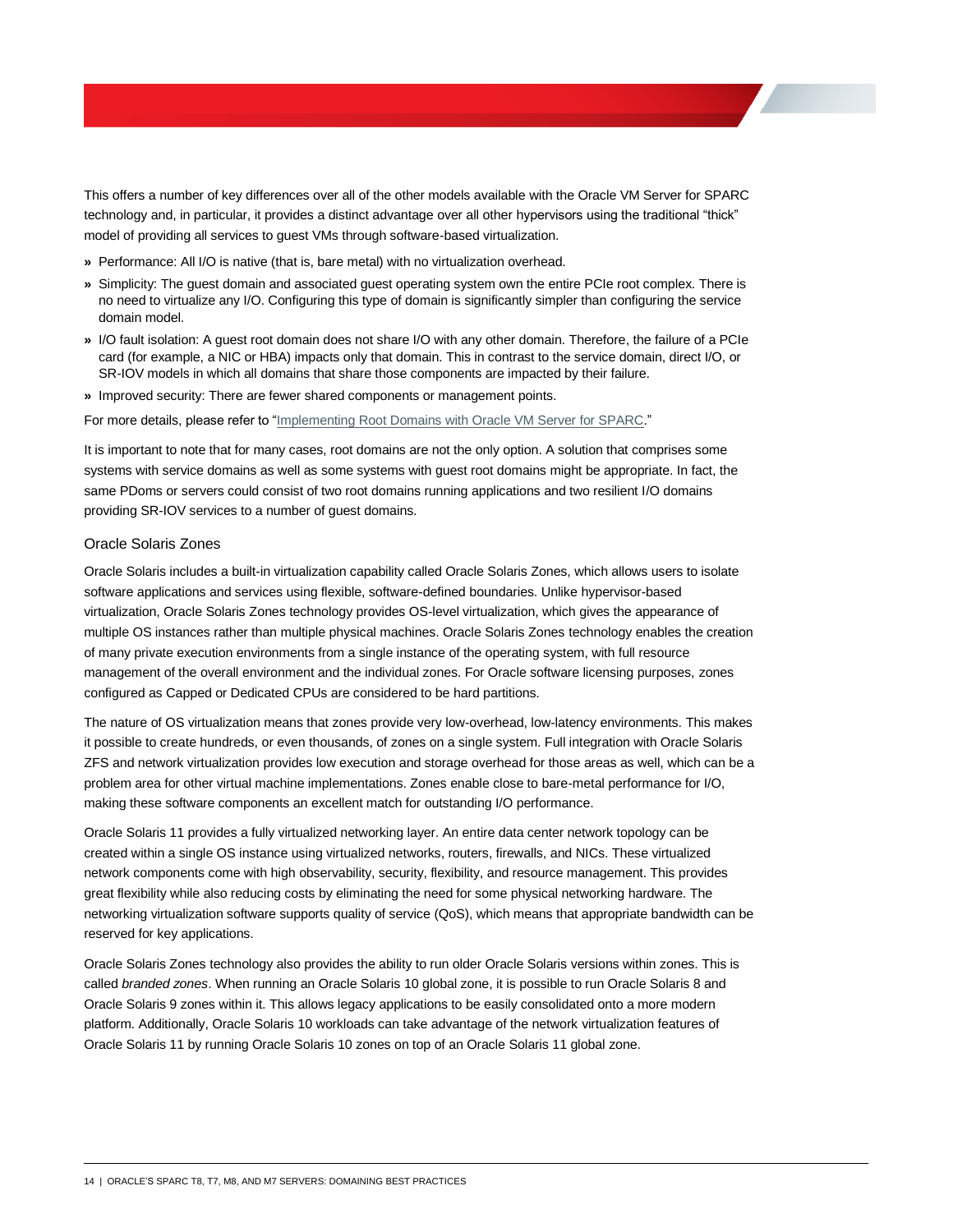Zones are also integrated with Oracle Solaris DTrace, an Oracle Solaris feature that provides dynamic instrumentation and tracing for both application and kernel activities. Administrators can use DTrace to examine Java application performance throughout the software stack. It provides visibility both within Oracle Solaris Zones and in the global zone, making it easy for administrators to identify and eliminate bottlenecks and optimize performance.

# <span id="page-17-0"></span>Use Cases

As can be seen from the previous sections, the three layers of virtualization each have different capabilities and can be combined in different ways to deliver the best combination of flexibility and isolation based on the specific requirements of the application workloads.

PDoms deliver the highest amount of isolation, but they have less flexibility in terms of the dynamic reallocation of resources and features such as live migration. Oracle VM Server for SPARC offers a number of models, ranging from the highly isolated but more resource–flexible root domain model, to the less isolated but highly flexible and agile guest domain model, with a number of additional choices in between.

Selecting the most appropriate combination of virtualization technologies is largely dependent on understanding the workloads to be deployed in terms of their resource characteristics, service levels, and variability, as well as optimizing for the most-efficient operating model to deliver the required levels of serviceability and availability.

For more information on a methodology of evaluating the different virtualization technologies' characteristics and matching them to workload and operational requirements, refer to the ["Consolidation Using Oracle's SPARC](http://www.oracle.com/technetwork/server-storage/sun-sparc-enterprise/technologies/consolidate-sparc-virtualization-2301718.pdf)  [Virtualization Technologies"](http://www.oracle.com/technetwork/server-storage/sun-sparc-enterprise/technologies/consolidate-sparc-virtualization-2301718.pdf) white paper.

# <span id="page-17-1"></span>**Conclusion**

At this point, it should be very apparent that while Oracle's SPARC M8-8, M7-8, and M7-16 servers contain the PDom features of Oracle's previous-generation SPARC Enterprise M-Series servers, all the SPARC M8 and M7 processor–based servers can also make full use of the Oracle VM Server for SPARC (LDom) features that have been available on all of Oracle's previous SPARC T-Series systems. This capability provides a layered virtualization solution with Oracle Solaris Zones, which can meet a wide and varied set of requirements. The SPARC M8 and M7 processor–based systems offer both availability and serviceability—designed from the very core of the processor up—to deliver new levels of performance, availability, and ease of use to enterprise-level applications. The sophisticated resource control provided by PDoms, Oracle VM Server for SPARC (LDoms), and Oracle Solaris Zones further increases the value of these servers by helping enterprises to optimize the use of their hardware assets. By deploying fast, scalable SPARC M8 and M7 processor–based servers from Oracle, organizations will gain extraordinary per-thread performance and flexibility, which is a strategic asset in the quest to gain a competitive business advantage.

Oracle's SPARC T8-1, T8-2, T8-4, T7-1, T7-2, and T7-4 servers provide a simple capability to procure server resources of the required size with limited variability in configurations. The SPARC M8-8, M7-8, and M7-16 servers provide a significantly larger number of configuration choices, allowing the platform to be sized for existing needs with the plan to scale up over time as workloads change.

There are a large number of use cases to consider for the deployment of workloads on SPARC M-Series servers. In general, if all the workloads under consideration fit easily into a 4-socket building block, creating four 4-socket PDoms is a straightforward choice—because it delivers the best performance and isolation with large enough domains to be able to flexibly allocate resources, while not being large enough to make serviceability a challenge.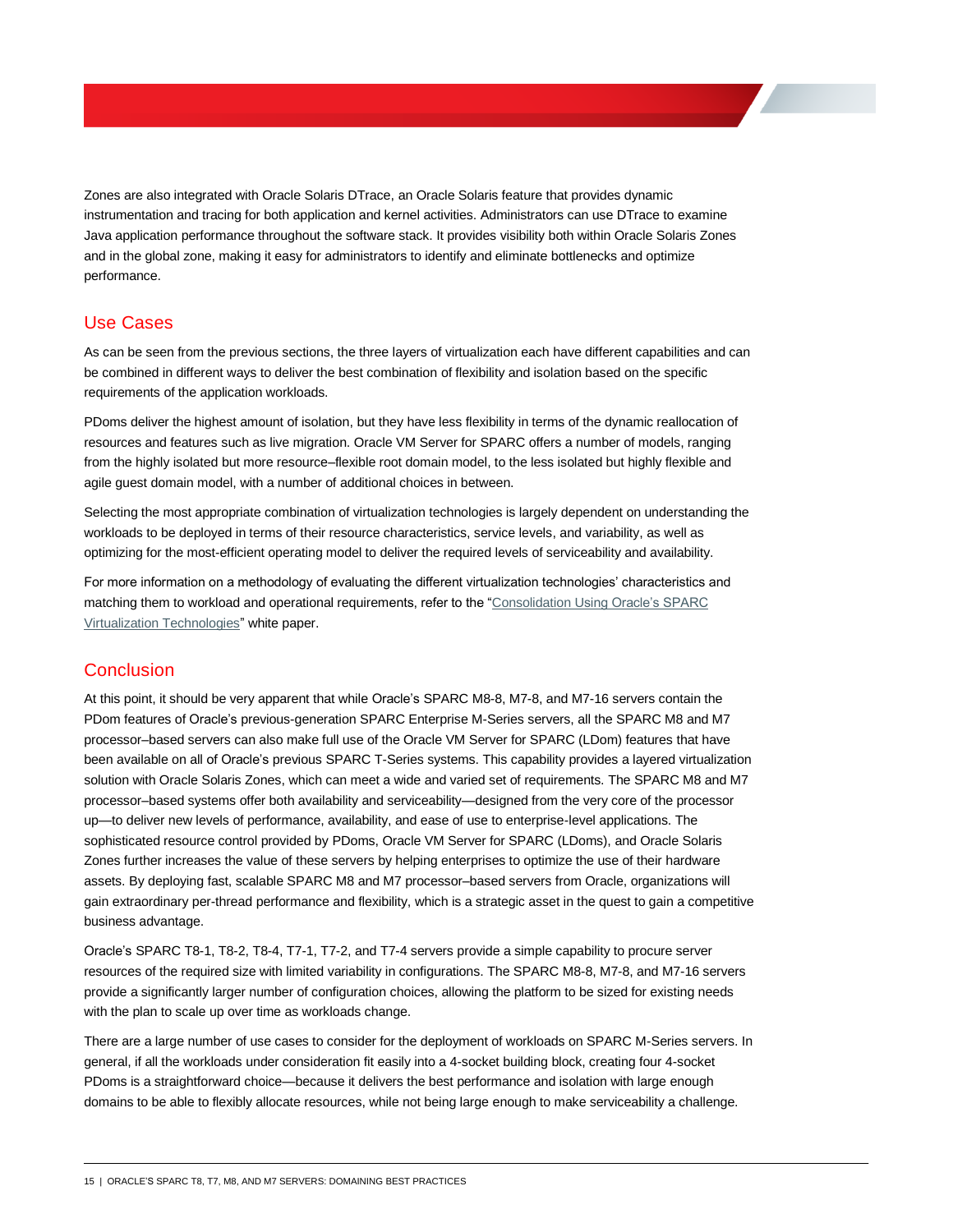Alternatively, if the reason that the SPARC M7-16 server is purchased is to run large, single-OS-instance images requiring more than 4 sockets, the server can be configured to scale upwards all the way up to 16 sockets.

If additional granularity of workload is required, this can be provided by creating LDoms and then creating zones within those LDoms.

When using LDoms, there is the option of deploying a smaller number of large highly performant domains using the root domain model, or a larger number of smaller domains using the standard guest model. In both cases, Oracle Solaris Zones can still be layered on top of the LDoms.

In all cases, the model that delivers the required levels of isolation and serviceability with the most simplicity should be chosen.

## <span id="page-18-0"></span>Best Practices for High Availability

This paper has not discussed high availability (HA) in any great detail. However, HA is an extremely important facet when defining the architecture of a SPARC M8 and M7 processor–based system deployment.

Best practices for HA, such as clustering across compute nodes and using remote replication for disaster recovery, should always be applied to the degree that the business requirements warrant. For example, HA should not be implemented with both nodes of a cluster located within the same PDom, although the isolation of the PDoms within a system make it perfectly acceptable to cluster domains in different PDoms within the same physical server. Multiple tiers (for example, web, application, and database) can be placed in different domains and then replicated on other nodes using common clustering technology or horizontal redundancy.

Oracle has published a number of papers that discuss these concepts further and are specific to individual workloads. Refer to the Oracle Maximum Availability Architecture and Optimized Solutions sections of the Oracle Technology Network.

#### <span id="page-18-1"></span>Summary of Guidelines

In the simplest possible terms, the following high-level guidelines should be appropriate for SPARC M8 or M7 processor–based system deployments:

- **»** Select the number of PDoms/servers required based on the workloads to be deployed and the isolation requirements.
- **»** Use Oracle VM Server for SPARC domains (LDoms) within PDoms if further isolation is required. Use the root domain model for a small number of large domains, use domains based on SR-IOV in cases where a larger number of domains with I/O–sensitive workloads is required, and use the virtualized I/O guest model for the largest number of smaller domains and additional migration flexibility.
- **»** In all cases, use Oracle Solaris Zones to encapsulate applications within the domains. Use zones for flexible and dynamic resource control and security isolation.
- **»** Create high availability by using application-level horizontal scaling or application-based clustering, or by using a clustering product to cluster workloads at the zone or domain level.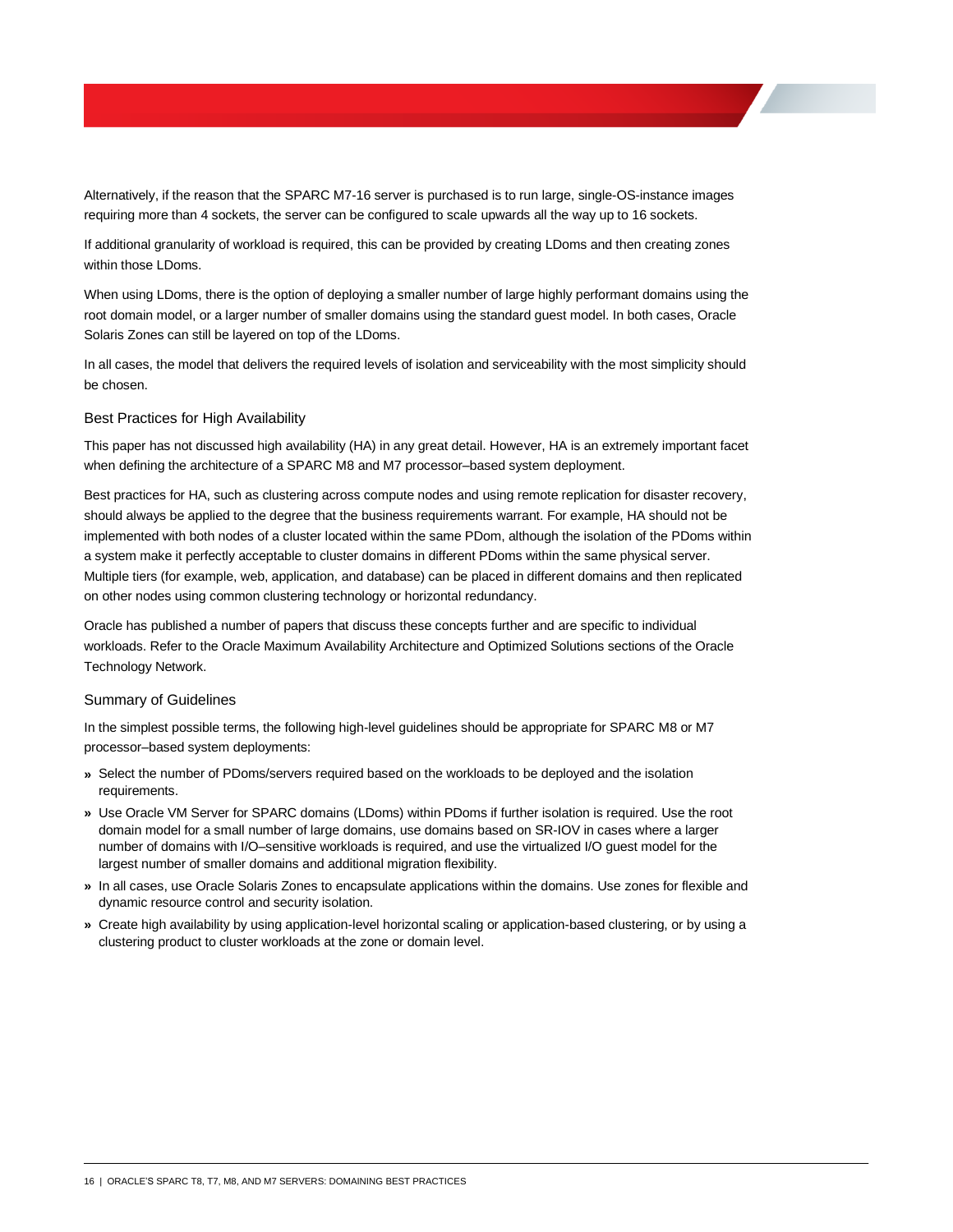# <span id="page-19-0"></span>About Oracle Elite Engineering Exchange

Oracle Elite Engineering Exchange (Oracle EEE) is a cross-functional global organization consisting of Oracle's elite sales consultants (SCs) and systems engineers (Product Engineering). Oracle EEE connects system engineers directly to the top experts in the field through joint collaboration, which enables bidirectional communication about customer and market trends and deep insight into the technology directions of future-generation products. Oracle EEE brings real-world customer experiences directly to system engineers and engineering technical details and insights to sales consultants, both of which enable better solutions to meet the changing demands of Oracle's customers.